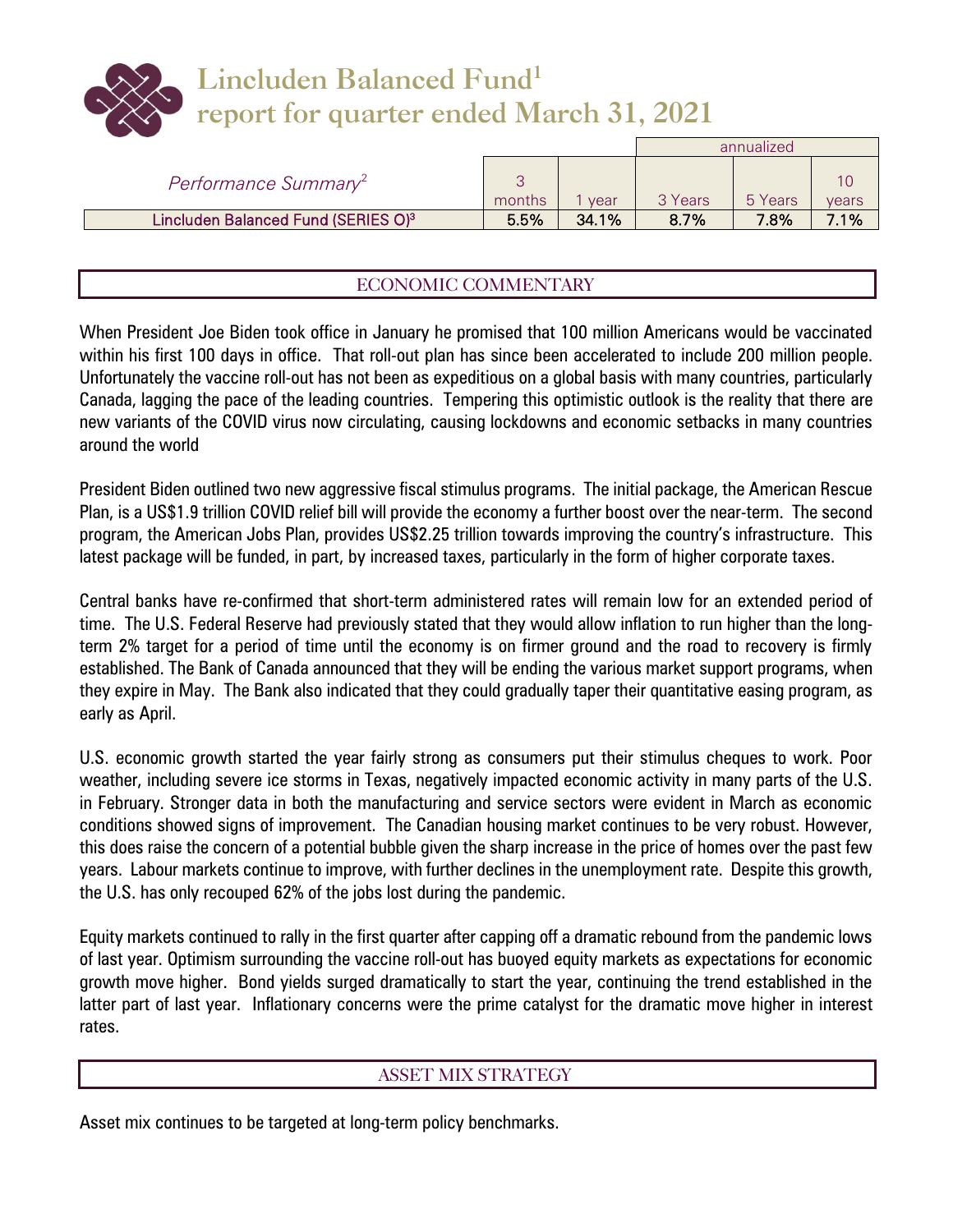## FIXED INCOME STRATEGY

Interest rates moved sharply higher during the first quarter, continuing the upward bias in yields that began in August of last year. There were several factors behind the dramatic move, including on-going concerns of higher inflation in the economy. There is increased optimism regarding the vaccine roll-out in the U.S., in addition to new stimulus packages outlined by the Biden administration, both of which should help accelerate the economic recovery. The swiftness and magnitude of the spike higher in yields surprised many investors. The yield on the 10 year Government of Canada bond increased from 0.68% at the beginning of the quarter to 1.56% at the end of the quarter, an increase of 88 b.p. The duration of the portfolio helped mitigate the negative impact of higher yields on the portfolio.

The yield curve steepened during the quarter due to inflationary concerns. Five year government bond yields increased by 61 b.p., moving from 0.39% to 1.00%, while thirty year yields increased by 77 b.p., moving from 1.21% to 1.98%. The portfolio is positioned for a steepening of the yield curve and benefitted from the movements in the curve.

The spread between corporate bonds and Government of Canada bonds tightened marginally during the quarter as prospects for improving economic conditions going forward provided continued support to credit markets. The portfolio continues to maintain a healthy position in high quality corporate bonds which contributed positively to performance during the quarter. Provincial bond spreads were relatively unchanged on the quarter.

### EQUITY STRATEGY

The Canadian equity portfolio posted a strong absolute return and was ahead of the market.

The exposure to Energy and Industrials added to the returns with both sectors advancing on the back of the vaccine news and economies re-opening. In the Energy sector, the holdings posted very strong returns as the price of oil increased given the stronger demand. The industrial holdings including Bird Construction and Finning were positive contributors. Both positions were trimmed realizing profits.

Shares in the banks including Bank of Nova Scotia, CIBC, Royal Bank and TD Bank had strong performances due to better than expected quarterly results. There was an improvement in both the credit and market sensitive segments for the banks. The excess capital that they hold should be positive for future dividend increases and share buy back activity. In addition, the banks are trading at reasonable valuations.

Strong stock selection in numerous holdings including CCL, Magna, Stella-Jones, and West Fraser added to the performance. Shares in Magna appreciated on the back of strong quarterly results. The outlook that was conveyed by management was ahead of expectations with stronger sales growth. The company is well positioned to capitalize on the growing demand of electric vehicles as it supplies technologically advanced automotive systems, components, and modules. In addition, Magna has an automotive contract manufacturing division called Steyr, which will benefit from the increased demand to engineer and manufacture vehicles for small and independent companies.

During the period new positions were established in Rogers Communications, TC Energy, and Topicus, while the position in Nutrien was eliminated after the shares had reached their target price. Topicus is a spin-off from Constellation Software. The firm designs and develops enterprise software in diversified industries. As a standalone entity, the firm is expected to grow faster than its parent company and the shares should benefit accordingly through price appreciation.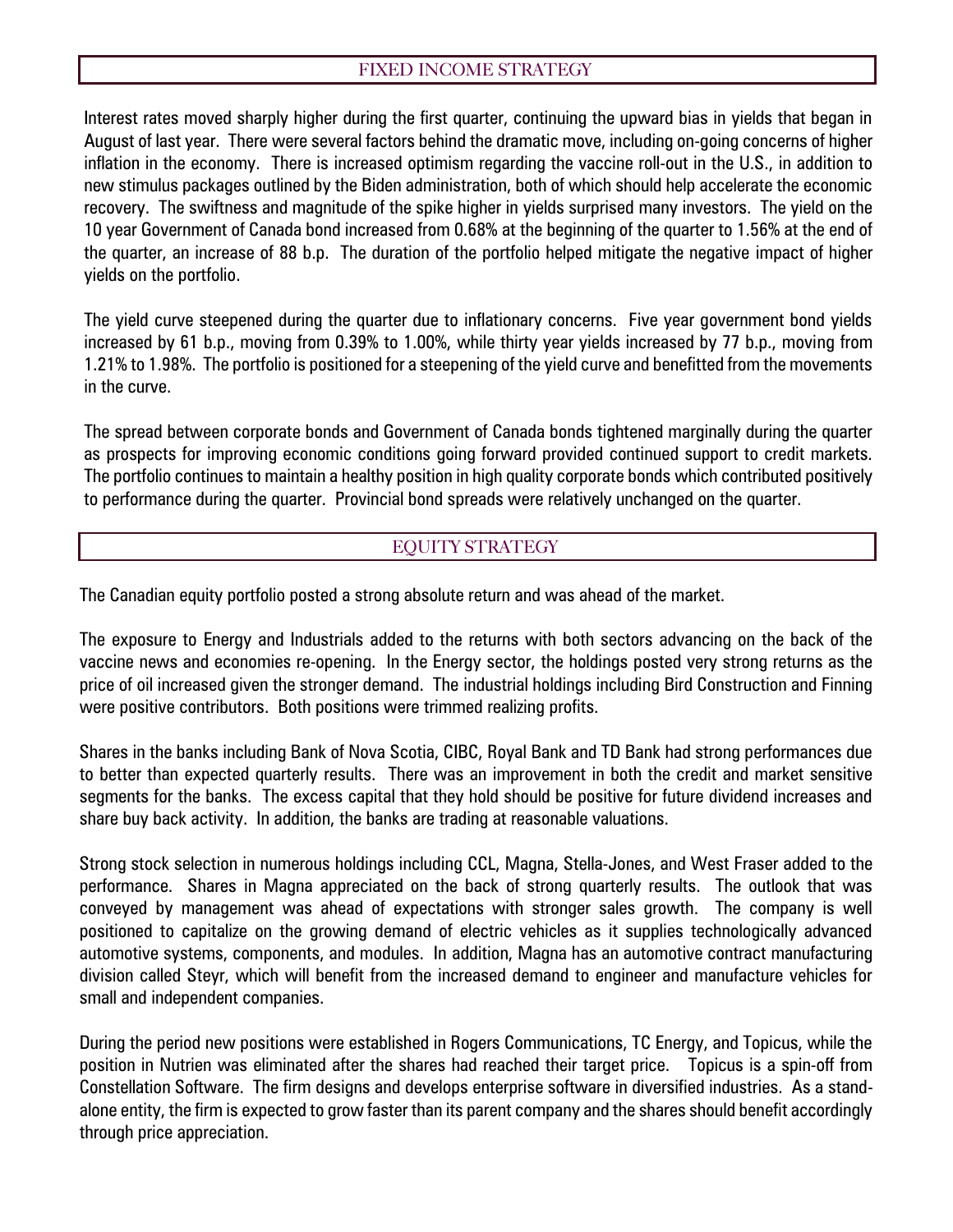The Global equity portfolio posted a strong absolute return and was ahead of the market.

Financials Bank of America, ING, and Wells Fargo were strong contributors to the returns during the period. The profit outlook for Bank of America is optimistic as a result of the steepening yield curve, lower loan loss provisions, and strong wealth management and capital market results. The company should be an indirect beneficiary of the Covid Relief package that should fuel the US economy and consumers. Shares in ING advanced in late January due a rising yield curve that should lead to higher net interest income expectations along with an improved efficiency ratio. Wells Fargo is experiencing and expected to continue experiencing a profit recovery. Their earnings per share results increased as a result of lower loan loss provisions, a steepening yield curve, and cost containment efforts. The company should be an indirect beneficiary of the Covid Relief package that should fuel the US economy and consumers. Another catalyst for the shares could be when the Federal Reserve removes the limits on its asset size therey allowing it to increase its lending activities.

A lower exposure to Information Technology proved beneficial as the sector posted a flat return during the quarter. Holdings Cisco and Corning had strong returns.

The positions in Fresenius and Prysmian detracted from the returns. Fresenius is the world's leading provider of products and services for individuals with renal diseases such as chronic kidney diseases. The shares underperformed over the quarter in a strong market. Like many other parts of health care services, it has been hampered by the headwinds of Covid as other medical procedures are deferred.

Strong stock selection in various consumer related companies including Bridgestone, Carnival, Tractor Supply, and Walgreens added to the returns. Bridgestone is primarily known as the world's largest tire maker. A profit recovery is being driven (pun intended) by the increased demand for replacement tires as the world reopens post Covid and from increasing demand from new vehicle sales. Walgreens benefited from several events during the period. It sold its European based drug distribution to AmerisourceBergen and it increased its ownership in the company. The company also brought in a new CEO who has extensive retail experience with both Walmart and Starbucks. There is hope that the CEO can improve the non-pharmaceutical merchandising and sales which has been a problem. In addition, the stock trades at a very low multiple and a rotation to value stocks worked in its favour.

Cyclical stocks had a strong performance during the quarter with several of the holdings reaching their price objective. These positions were sold with the proceeds redeployed into existing stable holdings with lower valuation multiples and more attractive dividends. The positions in ABB, Apple, Chevron, Corteva, Dow, DuPont De Nemours, and Infineon Technologies were sold. A new position in Alibaba was established.

Shares in Alibaba the leading internet on-line retailing company based in China which also provides internet infrastructure and financial services declined during the period. The stock was impacted by the idea that the US may prohibit its listing which is driving ADR investors from the stock. In addition, the internet in China is slowly diversifying with other providers gaining market share slowly. The company's leading position would not seem in doubt as it is just growing more slowly given its large size.

 $\overline{a}$ 

<sup>&</sup>lt;sup>1</sup> Commissions, trailing commissions, management fees and expenses may be associated with mutual fund investments. Please read the prospectus before investing. The indicated rates of return are historical annual compounded total returns including changes in unit values and reinvestment of all distributions. They do not take in to account management fees, sales, redemption, distribution or optional charges or income taxes payable by any unit holder that would have reduced returns. Mutual funds are not guaranteed; their values change frequently and past performance may not be repeated.

<sup>&</sup>lt;sup>2</sup> Returns are presented excluding any investment management fees that may be charged to the investor's account. They are inclusive of the Fund's operating expenses.

<sup>&</sup>lt;sup>3</sup>The return for the quarter ended March 31, 2021 was 5.0% for the Series A units (the management fee is charged directly to the Fund). For the 12 months ended March 31, 2021 the return was 31.5%; for the three years, 6.6% annualized; for the five years 5.7%, and; since inception (July 31, 2007), 4.3% annualized. The return for the quarter ended March 31, 2021 was 5.5% for the Series F units ;for 12 months ending March 31, 2021 the return was 33.9%; for the 3 years 8.4% annualized and since inception (December 19, 2017) 7.3%.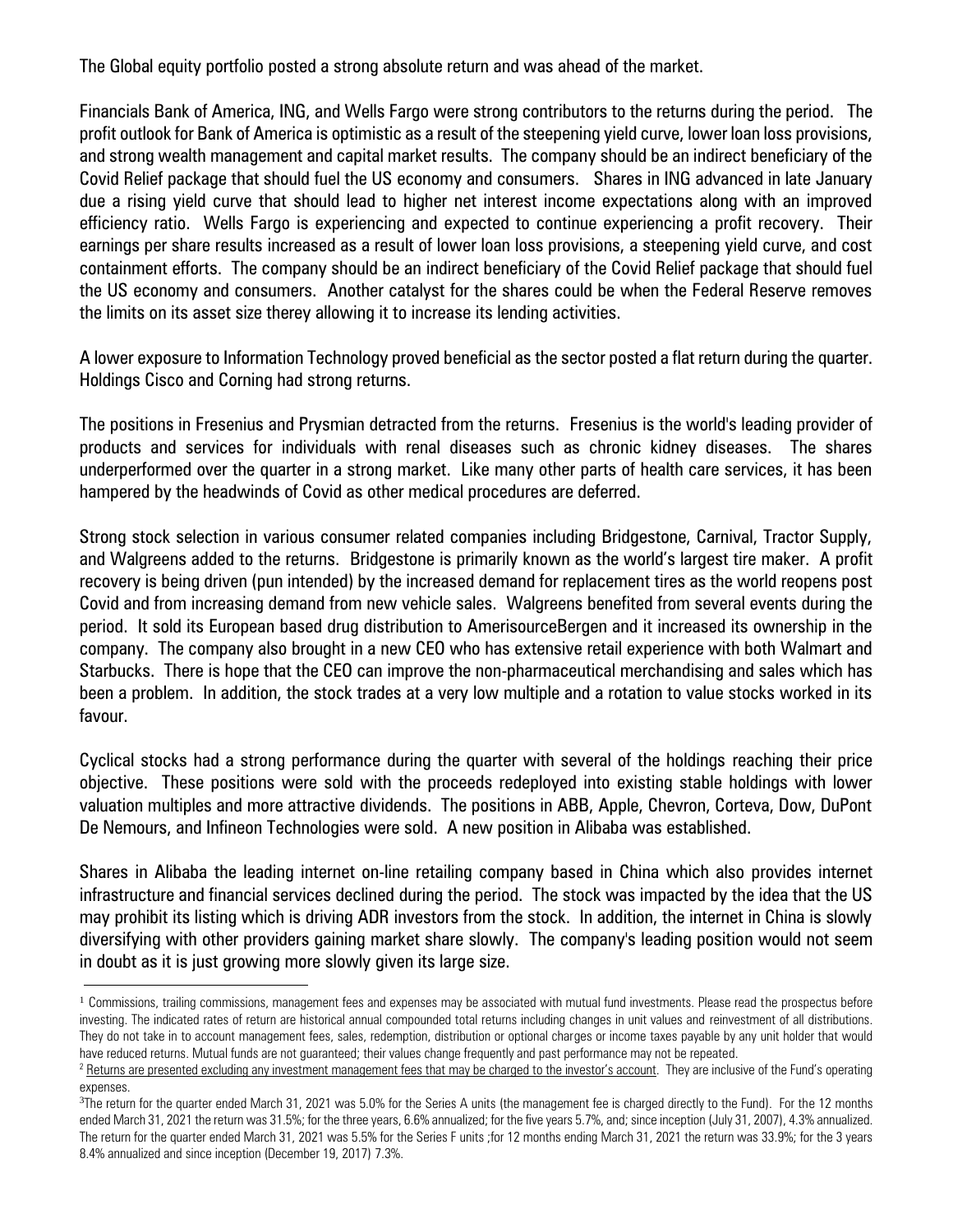#### LINCLUDEN BALANCED FUND LINBAL

CIBC #LINF0001002

Canadian Dollar

| Quantity                       | Symbol    | Security                                                      | Unit<br><b>Cost Local</b> | <b>Total</b><br>Cost (\$CA) | Price<br>Local | Market<br>Value (\$CA) | $%$ of<br><b>TF</b> | Current<br>Yield |
|--------------------------------|-----------|---------------------------------------------------------------|---------------------------|-----------------------------|----------------|------------------------|---------------------|------------------|
| Cash & Equivalents             |           |                                                               |                           |                             |                |                        |                     |                  |
| 41,375                         | cash      | <b>BRITISH POUNDS</b>                                         |                           | 71,969.76                   |                | 71,636.29              | 0.1                 | 0.0              |
| 598,760                        | cash      | <b>CANADIAN DOLLARS</b>                                       |                           | 598,759.78                  |                | 598,759.78             | 0.8                 | $0.0\,$          |
| 46,775                         | divacc    | Dividend Accrual Account - CA                                 |                           | 46,774.75                   |                | 46,774.75              | 0.1                 | 0.0              |
| 18,460                         | divacc    | Dividend Accrual Account - US                                 |                           | 23,275.85                   |                | 23,189.85              | 0.0                 |                  |
| 106,785                        | cash      | U.S. DOLLARS                                                  |                           | 133,700.19                  |                | 134, 143.49            | 0.2                 | 0.0              |
| 750,000                        | 1350Z77B4 | <b>CDA T-BILLS</b><br>0.055% due April 29, 2021               | \$99.99                   | 749,887.50                  | \$99.99        | 749,955.00             | 0.9                 | 0.1              |
| 700,000                        | 1350Z78N7 | <b>CAN T-BILL</b><br>0.070% due May 13, 2021                  | \$99.98                   | 699,853.00                  | \$99.99        | 699,937.00             | 0.9                 | 0.1              |
|                                |           | <b>Cash &amp; Equivalents Total</b>                           |                           | 2,324,220.83                |                | 2,324,396.17           | 2.9                 | 0.0              |
| <b>Fixed Income</b>            |           |                                                               |                           |                             |                |                        |                     |                  |
| <b>Canadian Pay Bonds</b>      |           |                                                               |                           |                             |                |                        |                     |                  |
| <b>Canadian Pay Government</b> |           |                                                               |                           |                             |                |                        |                     |                  |
| 880,000                        | 13509PHE6 | <b>CDA HOUSING FLOAT</b><br>0.000% due September 15, 2024 AAA | \$100.76                  | 886,686.76                  | \$100.66       | 885, 843.20            | 1.1                 | 0.0              |
| 1,060,000                      | 135087L51 | CDA GOVT<br>0.250% due March 1, 2026 AAA                      | \$96.49                   | 1,022,794.00                | \$96.47        | 1,022,529.00           | 1.3                 | 0.3              |
| 45,000                         | 135087F82 | <b>CDA GOVT</b><br>1.000% due June 1, 2027 AAA                | \$102.77                  | 46,244.25                   | \$99.25        | 44,663.85              | 0.1                 | 1.0              |
| 80,000                         | 135087H23 | CDA GOVT<br>2.000% due June 1, 2028 AAA                       | \$101.85                  | 81,480.00                   | \$105.04       | 84,029.60              | 0.1                 | 1.9              |
| 1,645,000                      | 135087K37 | <b>CDA GOVT</b><br>1.250% due June 1, 2030 AAA                | \$105.44                  | 1,734,464.50                | \$97.84        | 1,609,451.55           | 2.0                 | 1.3              |
|                                |           | <b>Accrued Interest</b>                                       |                           |                             |                | 7,652.05               | 0.0                 |                  |
|                                |           | <b>Canadian Pay Government Total</b>                          |                           | 3,771,669.51                |                | 3,654,169.25           | 4.6                 | 0.7              |
| <b>Canadian Pay Provincial</b> |           |                                                               |                           |                             |                |                        |                     |                  |
| 325,000                        | 74814ZEH2 | PROV OUEBEC<br>4.250% due December 1, 2021 A                  | \$113.69                  | 369,499.51                  | \$102.69       | 333,745.75             | 0.4                 | 4.1              |
| 865,000                        | 110709BJ0 | PROV B.C.<br>3.250% due December 18, 2021 AAA                 | \$108.61                  | 939,510.50                  | \$102.18       | 883,813.75             | 1.1                 | 3.2              |
| 2,245,000                      | 68323AAW4 | PROV ONTARIO<br>3.150% due June 2, 2022 AA                    | \$106.53                  | 2,391,506.57                | \$103.36       | 2,320,342.20           | 2.9                 | 3.0              |
| 380,000                        | 68323ACG7 | PROV ONTARIO<br>3.500% due June 2, 2024 AA                    | \$112.21                  | 426,382.70                  | \$108.47       | 412,201.20             | 0.5                 | 3.2              |
| 235,000                        | 642869AJ0 | PROV NEW BRUNSWICK<br>3.650% due June 3, 2024 A               | \$110.18                  | 258,930.05                  | \$108.88       | 255,868.00             | 0.3                 | 3.4              |
| 165,000                        | 803854JW9 | PROV SASKATCHEWAN<br>3.200% due June 3, 2024 AAA              | \$106.87                  | 176,342.10                  | \$107.55       | 177,452.55             | 0.2                 | 3.0              |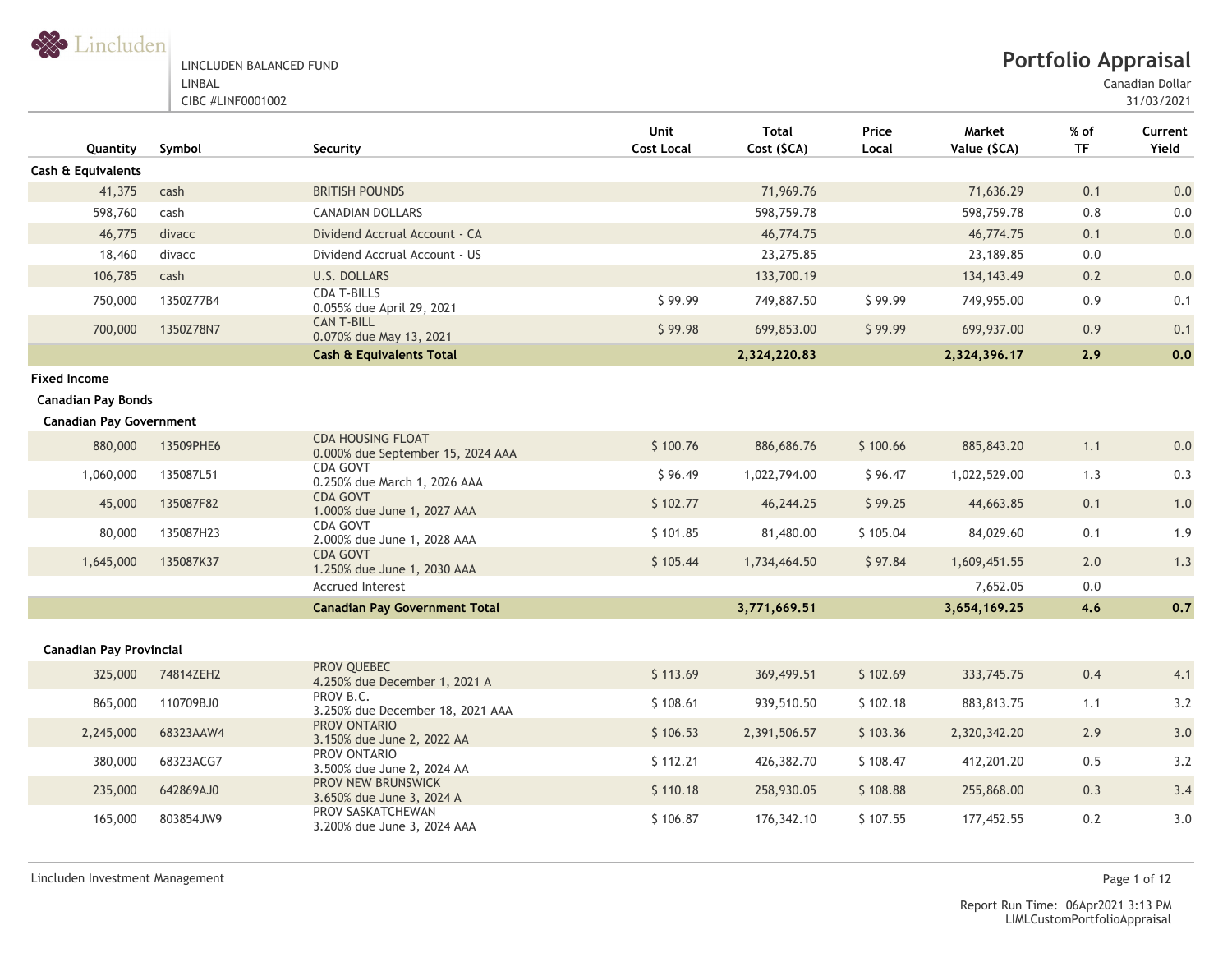

Canadian Dollar

| Quantity                      | Symbol    | Security                                                     | <b>Unit</b><br><b>Cost Local</b> | <b>Total</b><br>Cost (\$CA) | Price<br>Local | Market<br>Value (\$CA) | $%$ of<br><b>TF</b> | Current<br>Yield |
|-------------------------------|-----------|--------------------------------------------------------------|----------------------------------|-----------------------------|----------------|------------------------|---------------------|------------------|
| 260,000                       | 74814ZES8 | PROV QUEBEC<br>3.750% due September 1, 2024 A                | \$114.10                         | 296,666.54                  | \$109.82       | 285,521.60             | 0.4                 | 3.4              |
| 1,210,000                     | 013051DQ7 | PROV. ALBERTA<br>2.350% due June 1, 2025 AA                  | \$97.50                          | 1,179,770.55                | \$104.87       | 1,268,878.60           | 1.6                 | 2.2              |
| 320,000                       | 563469UE3 | <b>PROV MANITOBA</b><br>2.450% due June 2, 2025 AA           | \$100.95                         | 323,050.00                  | \$105.33       | 337,049.60             | 0.4                 | 2.3              |
| 1,560,000                     | 74814ZEV1 | PROV QUEBEC<br>2.750% due September 1, 2025 A                | \$104.21                         | 1,625,675.81                | \$106.83       | 1,666,532.40           | 2.1                 | 2.6              |
| 1,235,000                     | 68323ADM3 | PROV ONTARIO<br>2.400% due June 2, 2026 AA                   | \$102.96                         | 1,271,514.00                | \$104.96       | 1,296,243.65           | 1.6                 | 2.3              |
| 190,000                       | C68012AD2 | <b>OMERS FINANCIAL TRUST</b><br>1.550% due April 21, 2027 AA | \$99.90                          | 189,811.90                  | \$99.17        | 188,413.50             | 0.2                 | 1.6              |
| 435,000                       | 68323AEE0 | PROV ONTARIO<br>2.600% due June 2, 2027 AA                   | \$107.30                         | 466,735.80                  | \$105.80       | 460,208.25             | 0.6                 | 2.5              |
| 974,942                       | 68333ZAE7 | <b>ONTARIO PROV CDA</b><br>2.700% due June 2, 2029 AA        | \$109.59                         | 1,068,431.72                | \$105.51       | 1,028,651.55           | 1.3                 | 2.6              |
| 620,000                       | 74814ZFF5 | PROV QUEBEC<br>2.300% due September 1, 2029 AA               | \$103.45                         | 641,395.49                  | \$102.74       | 636,975.60             | 0.8                 | 2.2              |
| 125,000                       | 68333ZAH0 | <b>ONTARIO PROV CDA</b><br>2.050% due June 2, 2030 AA        | \$105.55                         | 131,937.50                  | \$99.39        | 124,240.00             | 0.2                 | 2.1              |
| 440,000                       | 110709GK2 | PROV. B.C.<br>2.200% due June 18, 2030 AAA                   | \$99.19                          | 436,418.40                  | \$101.12       | 444,914.80             | 0.6                 | 2.2              |
|                               |           | <b>Accrued Interest</b>                                      |                                  |                             |                | 88,543.26              | 0.1                 |                  |
|                               |           | <b>Canadian Pay Provincial Total</b>                         |                                  | 12, 193, 579. 16            |                | 12,209,596.27          | 15.3                | 2.7              |
|                               |           |                                                              |                                  |                             |                |                        |                     |                  |
| <b>Canadian Pay Municipal</b> |           |                                                              |                                  |                             |                |                        |                     |                  |
| 220,000                       | 891288DS8 | <b>CITY OF TORONTO</b><br>2.650% due November 9, 2029 AA     | \$108.92                         | 239,624.00                  | \$104.79       | 230,533.60             | 0.3                 | 2.5              |
| 130,000                       | 98704CRB4 | YORK REGIONAL MUNICIPALITY<br>1.700% due May 27, 2030 AA     | \$99.90                          | 129,868.70                  | \$96.43        | 125,359.00             | 0.2                 | 1.8              |
|                               |           | <b>Accrued Interest</b>                                      |                                  |                             |                | 3,029.33               | 0.0                 |                  |
|                               |           | <b>Canadian Pay Municipal Total</b>                          |                                  | 369,492.70                  |                | 358,921.93             | 0, 5                | 2.3              |
|                               |           |                                                              |                                  |                             |                |                        |                     |                  |
| <b>Canadian Pay Corporate</b> |           |                                                              |                                  |                             |                |                        |                     |                  |
| 805,000                       | 633067W90 | <b>NATIONAL BANK</b><br>1.809% due July 26, 2021 A           | \$99.37                          | 799,916.25                  | \$100.50       | 808,992.80             | 1.0                 | 1.8              |
| 15,000                        | 86682ZAD8 | SUN LIFE FINANCIAL INC.<br>4.570% due August 23, 2021 A      | \$106.70                         | 16,004.70                   | \$101.58       | 15,236.70              | 0.0                 | 4.5              |
| 275,000                       | 44810ZBF6 | <b>HYDRO ONE</b><br>3.200% due January 13, 2022 A            | \$107.13                         | 294,620.00                  | \$102.19       | 281,030.75             | 0.4                 | 3.1              |
| 240,000                       | 891160K51 | <b>TD BANK</b><br>1.994% due March 23, 2022 AA               | \$98.79                          | 237,085.40                  | \$101.58       | 243,780.00             | 0.3                 | 2.0              |
| 395,000                       | 064151F24 | BK NOVA SCOTIA<br>2.360% due November 8, 2022 A              | \$99.99                          | 394,944.70                  | \$102.90       | 406,439.20             | 0.5                 | 2.3              |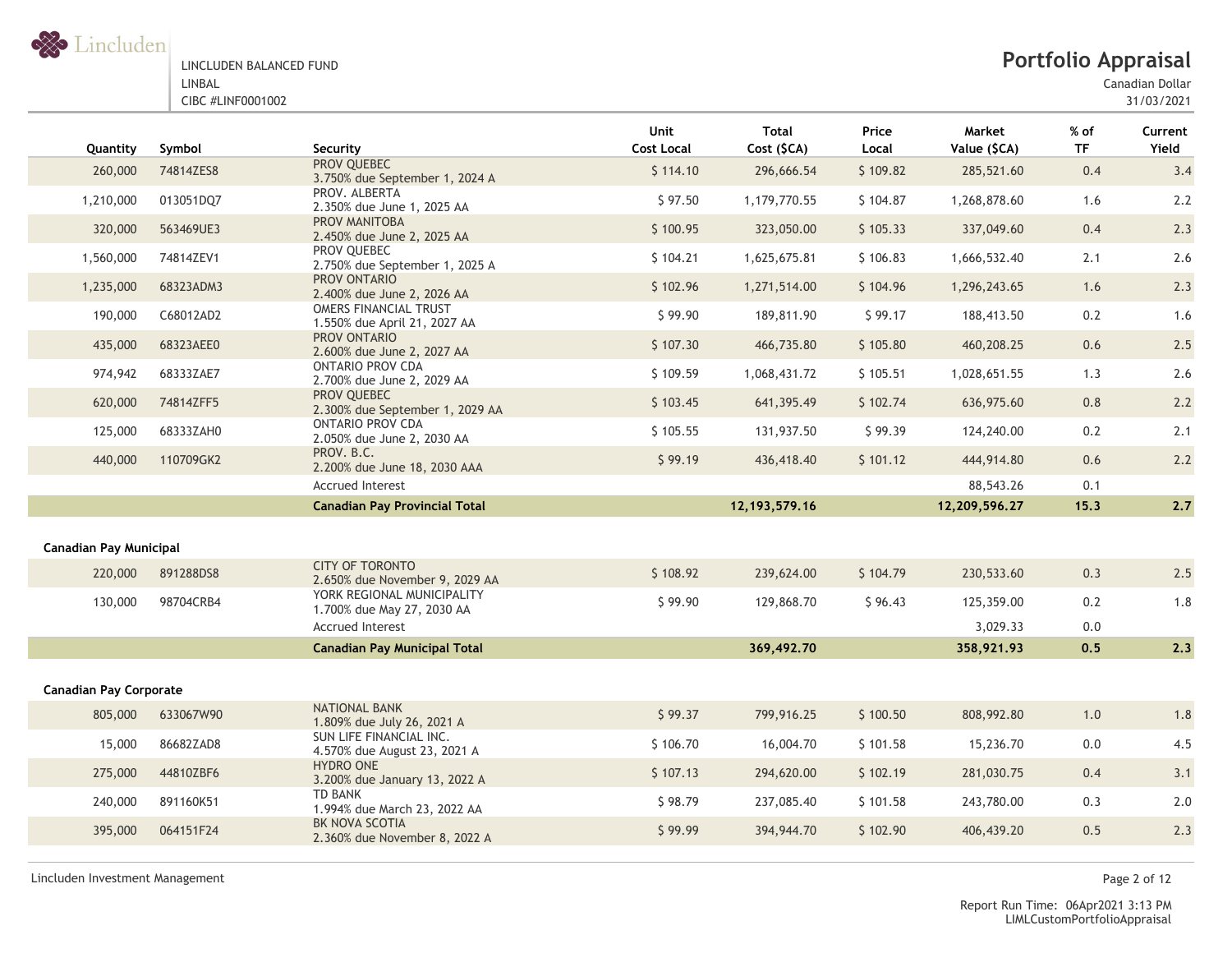

# **Portfolio Appraisal**

Canadian Dollar

31/03/2021

| Quantity | Symbol    | Security                                                      | Unit<br><b>Cost Local</b> | <b>Total</b><br>Cost (\$CA) | Price<br>Local | Market<br>Value (\$CA) | $%$ of<br><b>TF</b> | Current<br>Yield |
|----------|-----------|---------------------------------------------------------------|---------------------------|-----------------------------|----------------|------------------------|---------------------|------------------|
| 370,000  | 13596ZE68 | <b>CIBC</b><br>2.470% due December 5, 2022 A                  | \$99.60                   | 368,523.70                  | \$103.19       | 381,799.30             | 0.5                 | 2.4              |
| 305,000  | 0641514V2 | BK NOVA SCOTIA<br>2.980% due April 17, 2023 A                 | \$99.97                   | 304,914.60                  | \$104.69       | 319,301.45             | 0.4                 | 2.8              |
| 170,000  | 06415EK46 | BK NOVA SCOTIA<br>2.380% due May 1, 2023 A                    | \$99.99                   | 169,974.50                  | \$103.28       | 175,567.50             | 0.2                 | 2.3              |
| 450,000  | 891160LV3 | <b>TD BANK</b><br>1.909% due July 18, 2023 AA                 | \$97.07                   | 436,792.50                  | \$102.72       | 462,249.00             | 0.6                 | 1.9              |
| 630,000  | 89353ZBX5 | TRANSCDA PIPELINES CLBL<br>3.690% due July 19, 2023 BBB       | \$104.30                  | 657,106.95                  | \$105.60       | 665,292.60             | 0.8                 | 3.5              |
| 25,000   | 45834ZAN9 | INTER PIPELINE LTD<br>2.608% due September 13, 2023 BBB       | \$100.00                  | 25,000.00                   | \$103.30       | 25,825.00              | 0.0                 | 2.5              |
| 105,000  | 82028KAT8 | <b>SHAW COMMUNICATIONS</b><br>4.350% due January 31, 2024 BBB | \$106.38                  | 111,702.73                  | \$108.15       | 113,554.35             | 0.1                 | 4.0              |
| 55,000   | 45834ZAQ2 | <b>INTER PIPELINE LTD</b><br>2.734% due April 18, 2024 BBB    | \$100.00                  | 55,000.00                   | \$103.61       | 56,987.70              | 0.1                 | 2.6              |
| 100,000  | 13321LAK4 | <b>CAMECO CORP CLBL</b><br>4.190% due June 24, 2024 BBB       | \$100.92                  | 100,916.00                  | \$107.49       | 107,486.00             | 0.1                 | 3.9              |
| 325,000  | 064151WY5 | BK NOVA SCOTIA<br>2.290% due June 30, 2024 A                  | \$103.33                  | 335,816.50                  | \$104.11       | 338, 357.50            | 0.4                 | 2.2              |
| 170,000  | 780086QY3 | ROYAL BANK<br>2.352% due July 2, 2024 A                       | \$100.00                  | 170,000.00                  | \$103.98       | 176,767.70             | 0.2                 | 2.3              |
| 170,000  | 13607GFB5 | <b>CIBC</b><br>2.350% due August 28, 2024 A                   | \$100.00                  | 170,000.00                  | \$103.88       | 176,589.20             | 0.2                 | 2.3              |
| 225,000  | 06368AAD2 | BK OF MTL<br>2.700% due September 11, 2024 AA                 | \$98.20                   | 220,945.42                  | \$105.61       | 237,622.50             | 0.3                 | 2.6              |
| 150,000  | 06415EXV2 | BK NOVA SCOTIA<br>2.490% due September 23, 2024 A             | \$105.87                  | 158,799.00                  | \$104.41       | 156,618.00             | 0.2                 | 2.4              |
| 50,000   | 29251ZBQ9 | ENBRIDGE INC<br>3.950% due November 19, 2024 BBB              | \$100.00                  | 50,000.00                   | \$108.62       | 54,309.50              | 0.1                 | 3.6              |
| 120,000  | 89117FNR6 | <b>TD BANK</b><br>2.496% due December 2, 2024 AA              | \$100.00                  | 120,000.00                  | \$104.44       | 125,332.80             | 0.2                 | 2.4              |
| 75,000   | 293365AC6 | <b>ENMAX CORP</b><br>3.805% due December 5, 2024 BBB          | \$100.00                  | 75,000.00                   | \$108.01       | 81,006.00              | 0.1                 | 3.5              |
| 775,000  | 06368DCV4 | <b>BANK MONTREAL QUE</b><br>2.370% due February 3, 2025 A     | \$104.95                  | 813,373.65                  | \$103.93       | 805,480.75             | 1.0                 | 2.3              |
| 175,000  | 759480AJ5 | RELIANCE LP<br>3.836% due March 15, 2025 BBB                  | \$100.00                  | 174,996.50                  | \$108.15       | 189,264.25             | 0.2                 | 3.5              |
| 70,000   | 45834ZAM1 | INTER PIPELINE LTD<br>3.173% due March 24, 2025 BBB           | \$95.80                   | 67,058.60                   | \$104.83       | 73,378.90              | 0.1                 | 3.0              |
| 330,000  | 13607GPJ7 | <b>CIBC</b><br>2.000% due April 17, 2025 A                    | \$99.92                   | 329,749.20                  | \$102.40       | 337,903.50             | 0.4                 | 2.0              |
| 85,000   | 02138ZAT0 | <b>ALTAGAS LTD</b><br>2.157% due June 10, 2025 BBB            | \$100.00                  | 85,000.00                   | \$101.92       | 86,634.55              | 0.1                 | 2.1              |
| 130,000  | 780085N93 | ROYAL BANK<br>4.930% due July 16, 2025 AA                     | \$122.56                  | 159,325.00                  | \$115.09       | 149,617.00             | 0.2                 | 4.3              |
| 15,000   | 95751ZAR4 | <b>WESTCOAST ENERGY</b><br>3.770% due December 8, 2025 BBB    | \$107.55                  | 16,132.20                   | \$109.40       | 16,410.45              | 0.0                 | 3.4              |
|          |           |                                                               |                           |                             |                |                        |                     |                  |

Lincluden Investment Management Page 3 of 12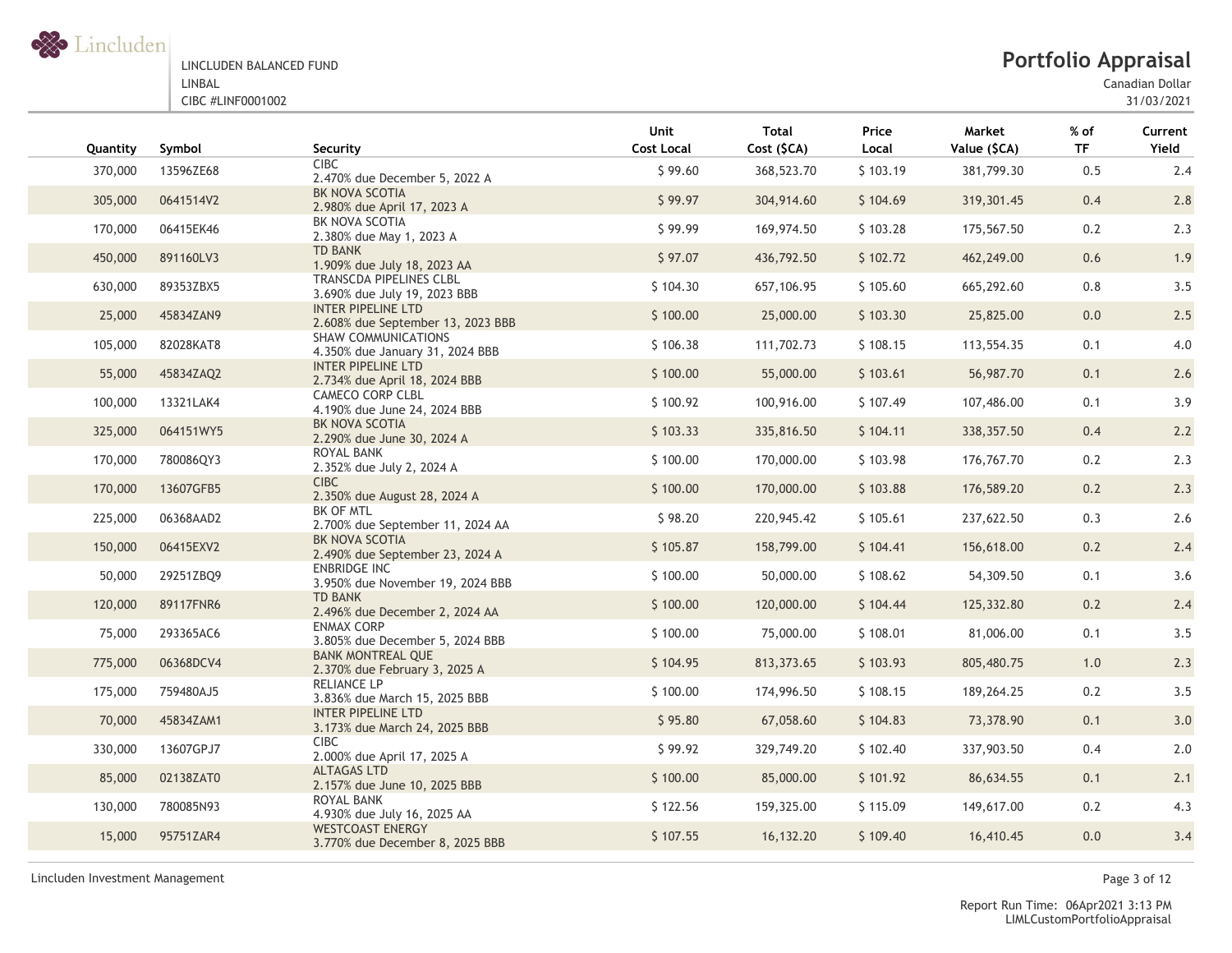

# **Portfolio Appraisal**

Canadian Dollar

31/03/2021

| Quantity | Symbol    | Security                                                        | Unit<br><b>Cost Local</b> | <b>Total</b><br>Cost (\$CA) | Price<br>Local | Market<br>Value (\$CA) | % of<br><b>TF</b> | Current<br>Yield |
|----------|-----------|-----------------------------------------------------------------|---------------------------|-----------------------------|----------------|------------------------|-------------------|------------------|
| 115,000  | 13607GRU0 | <b>CIBC</b><br>1.100% due January 19, 2026 A                    | \$100.08                  | 115,092.00                  | \$97.58        | 112,211.25             | 0.1               | 1.1              |
| 215,000  | 89117FPG8 | <b>TD BANK CLBL</b><br>3.060% due January 26, 2026 A            | \$99.96                   | 214,922.60                  | \$105.34       | 226,489.60             | 0.3               | 2.9              |
| 500,000  | 44810ZBR0 | <b>HYDRO ONE</b><br>2.770% due February 24, 2026 A              | \$105.22                  | 526,085.00                  | \$105.72       | 528,605.00             | 0.7               | 2.6              |
| 115,000  | 759480AK2 | <b>RELIANCE LP</b><br>3.750% due March 15, 2026 BBB             | \$99.68                   | 114,627.40                  | \$107.17       | 123,248.95             | 0.2               | 3.5              |
| 60,000   | 02138ZAP8 | <b>ALTAGAS LTD</b><br>4.120% due April 7, 2026 BBB              | \$99.94                   | 59,965.80                   | \$109.72       | 65,833.20              | 0.1               | 3.8              |
| 55,000   | 766910BG7 | RIOCAN REAL ESTATE INVT TR UNIT<br>1.974% due June 15, 2026 BBB | \$100.00                  | 55,000.00                   | \$97.99        | 53,893.40              | 0.1               | 2.0              |
| 400,000  | 63306AGJ9 | NATIONAL BANK<br>1.573% due August 18, 2026 A                   | \$99.84                   | 399,344.00                  | \$100.00       | 400,008.00             | 0.5               | 1.6              |
| 40,000   | 45834ZAP4 | <b>INTER PIPELINE LTD</b><br>3.484% due December 16, 2026 BBB   | \$100.42                  | 40,168.64                   | \$105.49       | 42,196.80              | 0.1               | 3.3              |
| 125,000  | 95751DAP7 | WESTCOAST ENERGY INC<br>7.300% due December 18, 2026 BBB        | \$97.89                   | 122,360.00                  | \$126.38       | 157,968.75             | 0.2               | 5.8              |
| 255,000  | 780086RQ9 | ROYAL BANK<br>2.328% due January 28, 2027 A                     | \$100.00                  | 255,000.00                  | \$102.82       | 262, 191.00            | 0.3               | 2.3              |
| 75,000   | 37252BAD4 | Genworth MI Canada Inc<br>2.955% due March 1, 2027 BBB          | \$100.00                  | 74,999.25                   | \$102.08       | 76,560.00              | 0.1               | 2.9              |
| 180,000  | 89353ZCF3 | <b>TRANSCDA PIPELINES</b><br>3.800% due April 5, 2027 BBB       | \$99.84                   | 179,713.80                  | \$108.68       | 195,627.60             | 0.2               | 3.5              |
| 365,000  | 35085ZBN5 | <b>ETR 407</b><br>2.430% due May 4, 2027 A                      | \$105.20                  | 383,965.95                  | \$103.54       | 377,924.65             | 0.5               | 2.3              |
| 40,000   | 86682ZAM8 | SUN LIFE FINANCIAL INC.<br>2.580% due May 10, 2027 A            | \$99.96                   | 39,984.80                   | \$103.19       | 41,277.60              | 0.1               | 2.5              |
| 135,000  | 014443AG0 | ALECTRA INC<br>2.488% due May 17, 2027 A                        | \$100.00                  | 135,000.00                  | \$104.20       | 140,664.60             | 0.2               | 2.4              |
| 90,000   | 45834ZAR0 | <b>INTER PIPELINE LTD</b><br>4.232% due June 1, 2027 BBB        | \$100.00                  | 90,000.00                   | \$108.76       | 97,884.90              | 0.1               | 3.9              |
| 95,000   | 663307AL0 | NORTH WEST REDWATER PART<br>2.800% due June 1, 2027 BBB         | \$99.06                   | 94,109.85                   | \$103.52       | 98,339.25              | 0.1               | 2.7              |
| 175,000  | 02138ZAQ6 | <b>ALTAGAS LTD</b><br>3.980% due October 4, 2027 BBB            | \$100.39                  | 175,679.75                  | \$109.53       | 191,674.00             | 0.2               | 3.6              |
| 60,000   | 759480AL0 | <b>RELIANCE LP</b><br>2.680% due December 1, 2027 BBB           | \$99.98                   | 59,989.20                   | \$101.23       | 60,739.20              | 0.1               | 2.6              |
| 30,000   | 391906AC8 | <b>GTAA</b><br>6.450% due December 3, 2027 A                    | \$134.29                  | 40,285.80                   | \$126.34       | 37,900.80              | 0.0               | $5.1$            |
| 205,000  | 59162NAF6 | METRO INC.<br>3.390% due December 6, 2027 BBB                   | \$99.94                   | 204,879.05                  | \$107.90       | 221,192.95             | 0.3               | 3.1              |
| 65,000   | 39138CAH9 | <b>GREAT-WEST LIFECO</b><br>3.337% due February 28, 2028 A      | \$100.00                  | 65,000.00                   | \$108.38       | 70,447.00              | 0.1               | 3.1              |
| 540,000  | 70632ZAK7 | PEMBINA PIPELINE<br>4.020% due March 27, 2028 BBB               | \$100.42                  | 542,274.45                  | \$109.56       | 591,613.20             | 0.7               | 3.7              |
| 40,000   | 124900AC5 | <b>CCL INDUSTRIES</b><br>3.864% due April 13, 2028 BBB          | \$100.00                  | 40,000.00                   | \$108.32       | 43,326.00              | 0.1               | 3.6              |
|          |           |                                                                 |                           |                             |                |                        |                   |                  |

Lincluden Investment Management Page 4 of 12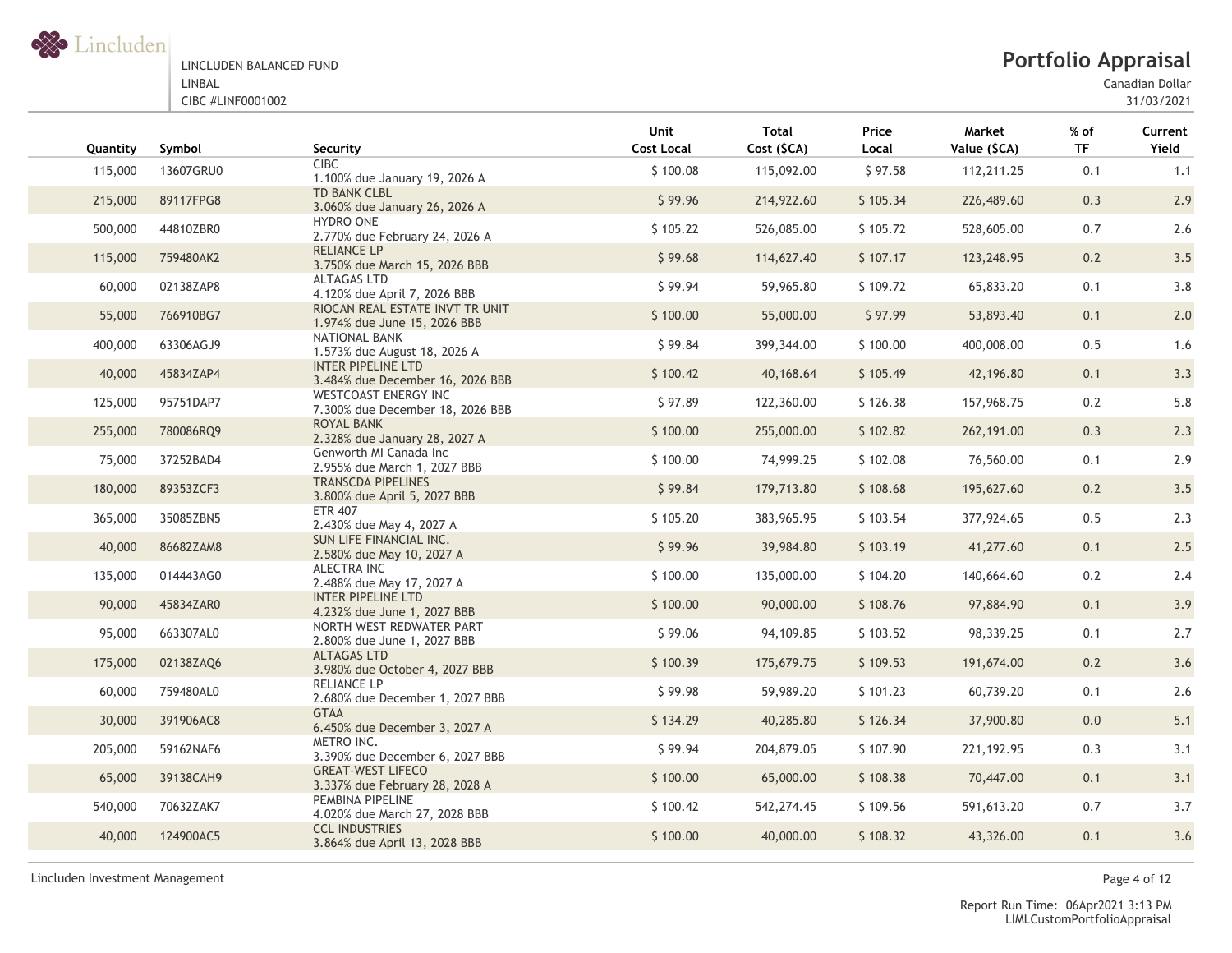

Canadian Dollar

| Quantity | Symbol    | Security                                                            | Unit<br><b>Cost Local</b> | <b>Total</b><br>Cost (\$CA) | Price<br>Local | Market<br>Value (\$CA) | $%$ of<br><b>TF</b> | Current<br>Yield |
|----------|-----------|---------------------------------------------------------------------|---------------------------|-----------------------------|----------------|------------------------|---------------------|------------------|
| 120,000  | 391906AH7 | <b>GTAA</b><br>1.540% due May 3, 2028 A                             | \$100.96                  | 121,152.00                  | \$96.41        | 115,692.00             | 0.1                 | 1.6              |
| 80,000   | 02138ZAW3 | <b>ALTAGAS LTD</b><br>2.075% due May 30, 2028 BBB                   | \$100.00                  | 80,000.00                   | \$97.06        | 77,644.00              | 0.1                 | 2.1              |
| 60,000   | 293365AD4 | <b>ENMAX CORP</b><br>3.836% due June 5, 2028 BBB                    | \$100.00                  | 60,000.00                   | \$108.31       | 64,986.60              | 0.1                 | 3.5              |
| 60,000   | 49327ZAA3 | <b>KEYERA CORP</b><br>3.934% due June 21, 2028 BBB                  | \$100.00                  | 60,000.00                   | \$107.66       | 64,595.40              | 0.1                 | 3.7              |
| 130,000  | 136375CR1 | <b>CNR</b><br>3.200% due July 31, 2028 A                            | \$99.54                   | 129,404.60                  | \$108.13       | 140,569.00             | 0.2                 | 3.0              |
| 50,000   | 136375CS9 | <b>CNR</b><br>3.000% due February 8, 2029 A                         | \$99.54                   | 49,769.00                   | \$106.71       | 53,355.00              | 0.1                 | 2.8              |
| 160,000  | 775109BJ9 | ROGERS COMMUNICATIONS INC<br>3.250% due May 1, 2029 BBB             | \$106.52                  | 170,432.60                  | \$103.66       | 165,856.00             | 0.2                 | 3.1              |
| 225,000  | 17039AAP1 | <b>CHOICE PROPERTIES REIT</b><br>3.532% due June 11, 2029 BBB       | \$101.23                  | 227,776.75                  | \$105.52       | 237,420.00             | 0.3                 | 3.3              |
| 55,000   | 29251ZBS5 | <b>ENBRIDGE INC</b><br>2.990% due October 3, 2029 BBB               | \$99.93                   | 54,962.05                   | \$102.16       | 56,186.35              | 0.1                 | 2.9              |
| 115,000  | 82028KAZ4 | <b>SHAW COMMUNICATIONS INC.</b><br>3.300% due December 10, 2029 BBB | \$99.53                   | 114,456.05                  | \$103.40       | 118,910.00             | 0.1                 | 3.2              |
| 50,000   | 70632ZAQ4 | PEMBINA PIPELINE<br>3.310% due February 1, 2030 BBB                 | \$99.92                   | 49,962.00                   | \$103.07       | 51,532.50              | 0.1                 | 3.2              |
| 30,000   | 539481AN1 | <b>LOBLAW COS LTD</b><br>2.284% due May 7, 2030 BBB                 | \$100.00                  | 30,000.00                   | \$96.75        | 29,025.30              | 0.0                 | 2.4              |
| 250,000  | 07813ZCE2 | <b>BELL CANADA</b><br>2.500% due May 14, 2030 BBB                   | \$99.82                   | 249,560.00                  | \$97.87        | 244,677.50             | 0.3                 | 2.6              |
| 150,000  | 39138CAK2 | <b>GREAT-WEST LIFECO</b><br>2.379% due May 14, 2030 A               | \$100.00                  | 150,000.00                  | \$99.21        | 148,807.50             | 0.2                 | 2.4              |
| 80,000   | 628957AG7 | NAV CANADA<br>2.063% due May 29, 2030 AA                            | \$100.00                  | 80,000.00                   | \$98.25        | 78,597.60              | 0.1                 | 2.1              |
| 65,000   | 87971MBS1 | <b>TELUS CORP</b><br>2.050% due October 7, 2030 BBB                 | \$100.31                  | 65,198.25                   | \$93.49        | 60,769.80              | 0.1                 | 2.2              |
| 70,000   | 29250NAX3 | <b>ENBRIDGE INC</b><br>6.625% due April 12, 2078 BBB                | \$108.42                  | 75,894.00                   | \$112.41       | 78,689.10              | 0.1                 | 5.9              |
| 200,000  | 780086SV7 | <b>ROYAL BANL CALLB</b><br>4.000% due February 24, 2081 BBB         | \$100.00                  | 200,000.00                  | \$103.55       | 207,100.00             | 0.3                 | 3.9              |
| 145,000  | 56501RAL0 | MANULIFE FINANCIAL CORP.<br>3.375% due June 19, 2081 BBB            | \$100.00                  | 145,000.00                  | \$99.98        | 144,968.10             | 0.2                 | 3.4              |
|          |           | <b>Accrued Interest</b>                                             |                           |                             |                | 87,530.28              | 0.1                 |                  |
|          |           | <b>Canadian Pay Corporate Total</b>                                 |                           | 13,060,712.73               |                | 13,513,564.68          | 17.0                | 2.7              |
|          |           |                                                                     |                           |                             |                |                        |                     |                  |
|          |           | <b>Canadian Pay Bonds Total</b>                                     |                           | 29,395,454.11               |                | 29,736,252.13          | 37.3                | 2.5              |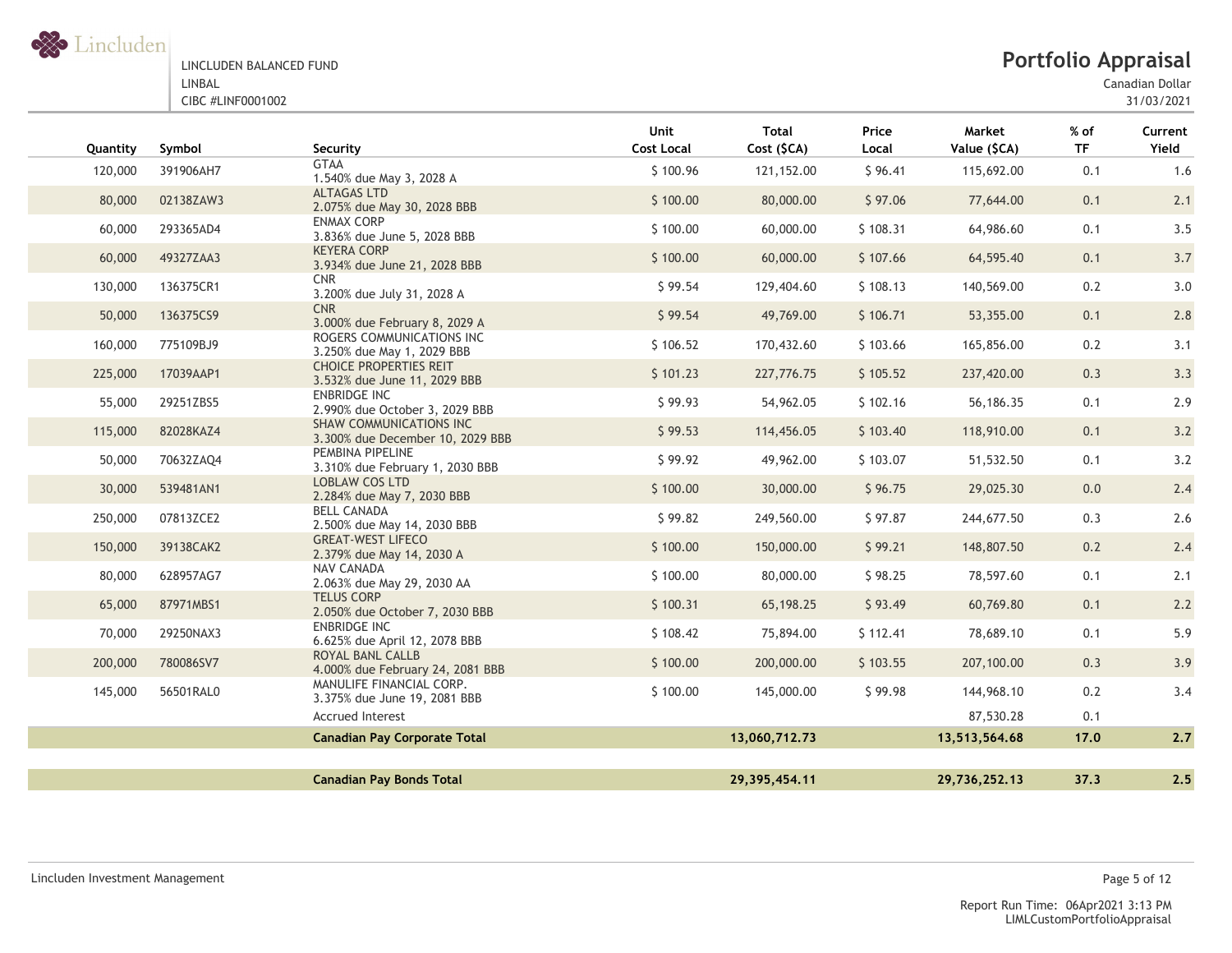

LINCLUDEN BALANCED FUND LINBAL

CIBC #LINF0001002

31/03/2021

| Quantity                                   | Symbol       | Security                        | Unit<br><b>Cost Local</b> | <b>Total</b><br>Cost (\$CA) | Price<br>Local | Market<br>Value (\$CA) | % of<br><b>TF</b> | Current<br>Yield |
|--------------------------------------------|--------------|---------------------------------|---------------------------|-----------------------------|----------------|------------------------|-------------------|------------------|
|                                            |              | <b>Fixed Income Total</b>       |                           | 29, 395, 454.11             |                | 29,736,252.13          | 37.3              | 2.5              |
| Equity<br><b>Canadian Equity</b><br>Energy |              |                                 |                           |                             |                |                        |                   |                  |
| 10,495                                     | CNQ          | CANADIAN NAT RES LTD COM        | \$19.26                   | 202, 105.74                 | \$38.85        | 407,730.75             | 0.5               | 4.8              |
| 165,093                                    | CVE          | CENOVUS ENERGY INC.             | \$10.95                   | 1,807,708.59                | \$9.44         | 1,558,477.92           | 2.0               | 0.7              |
| 6,730                                      | CA15135U1176 | <b>CENOVUS Warrant</b>          | \$0.00                    | 0.00                        | \$5.00         | 33,650.00              | 0.0               | 0.0              |
| 182,652                                    | CMG          | COMPUTER MODELLING GROUP        | \$7.57                    | 1,382,818.68                | \$5.75         | 1,050,249.00           | 1.3               | 3.5              |
| 101,365                                    | ESI          | ENSIGN ENERGY SERVICES INC.     | \$5.95                    | 603,040.13                  | \$1.12         | 113,528.80             | 0.1               | 0.0              |
| 1,385                                      | PSI          | <b>PASON SYSTEMS</b>            | \$11.67                   | 16,167.36                   | \$8.88         | 12,298.80              | $0.0\,$           | 2.3              |
| 4,115                                      | PEY          | PEYTO EXPLORATION & DEV CORP    | \$8.90                    | 36,616.73                   | \$5.33         | 21,932.95              | 0.0               | 0.8              |
| 35,230                                     | SU           | SUNCOR ENERGY INC NEW COM       | \$24.41                   | 859,934.52                  | \$26.27        | 925,492.10             | 1.2               | 3.2              |
| 8,320                                      | <b>TRP</b>   | <b>TC Energy</b>                | \$53.59                   | 445,886.27                  | \$57.61        | 479,315.20             | 0.6               | 6.0              |
| 21,515                                     | <b>VET</b>   | <b>VERMILION ENERGY INC COM</b> | \$30.50                   | 656,218.56                  | \$9.13         | 196,431.95             | 0.2               | 0.0              |
| 3,058                                      | <b>WCP</b>   | WHITECAP RESOURCES INC          | \$9.55                    | 29,203.87                   | \$5.52         | 16,880.16              | 0.0               | 3.3              |
|                                            |              | <b>Energy Total</b>             |                           | 6,039,700.46                |                | 4,815,987.63           | 6.0               | 2.6              |
| <b>Materials</b>                           |              |                                 |                           |                             |                |                        |                   |                  |
| 8,235                                      | CCL/B        | <b>CCL INDUSTRIES CL B</b>      | \$51.50                   | 424,116.48                  | \$69.52        | 572,497.20             | 0.7               | 1.2              |
| 1,225                                      | <b>ITP</b>   | <b>INTERTAPE POLYMER</b>        | \$22.18                   | 27,172.08                   | \$28.00        | 34,300.00              | 0.0               | 2.8              |
| 13,139                                     | SJ           | STELLA-JONES INC                | \$37.13                   | 487,816.55                  | \$50.98        | 669,826.22             | 0.8               | 1.4              |
| 2,930                                      | WFG          | WEST FRASER TIMBER CO.          | \$29.40                   | 86,135.61                   | \$90.41        | 264,901.30             | 0.3               | 0.9              |
|                                            |              | <b>Materials Total</b>          |                           | 1,025,240.71                |                | 1,541,524.72           | 1.9               | 1.3              |
| <b>Industrials</b>                         |              |                                 |                           |                             |                |                        |                   |                  |
| 300                                        | BAD          | <b>BADGER DAYLIGHTING</b>       | \$26.63                   | 7,987.78                    | \$42.87        | 12,861.00              | 0.0               | 1.5              |
| 101,386                                    | <b>BDT</b>   | BIRD CONSTRUCTION INC.          | \$7.16                    | 726,109.30                  | \$8.95         | 907,404.70             | 1.1               | 4.4              |
| 120                                        | <b>BYD</b>   | <b>BOYD GROUP SERVICES INC</b>  | \$149.56                  | 17,947.73                   | \$212.94       | 25,552.80              | 0.0               | 0.3              |
| 675                                        | CGY          | <b>CALIAN GROUP LTD</b>         | \$27.65                   | 18,666.07                   | \$57.25        | 38,643.75              | 0.0               | 2.0              |
| 8,465                                      | <b>CNR</b>   | CANADIAN NATL RY CO COM         | \$84.24                   | 713, 129.42                 | \$145.84       | 1,234,535.60           | 1.5               | 1.7              |
| 2,870                                      | <b>XTC</b>   | <b>EXCO TECHNOLOGIES</b>        | \$10.13                   | 29,081.25                   | \$10.63        | 30,508.10              | 0.0               | 3.8              |
| 14,315                                     | FTT          | FINNING INT'L INC.              | \$19.59                   | 280,438.32                  | \$31.96        | 457,507.40             | 0.6               | 2.6              |
| 930                                        | <b>RCH</b>   | RICHELIEU HARDWARE LTD          | \$25.83                   | 24,018.83                   | \$41.30        | 38,409.00              | 0.0               | 0.7              |

Lincluden Investment Management Page 6 of 12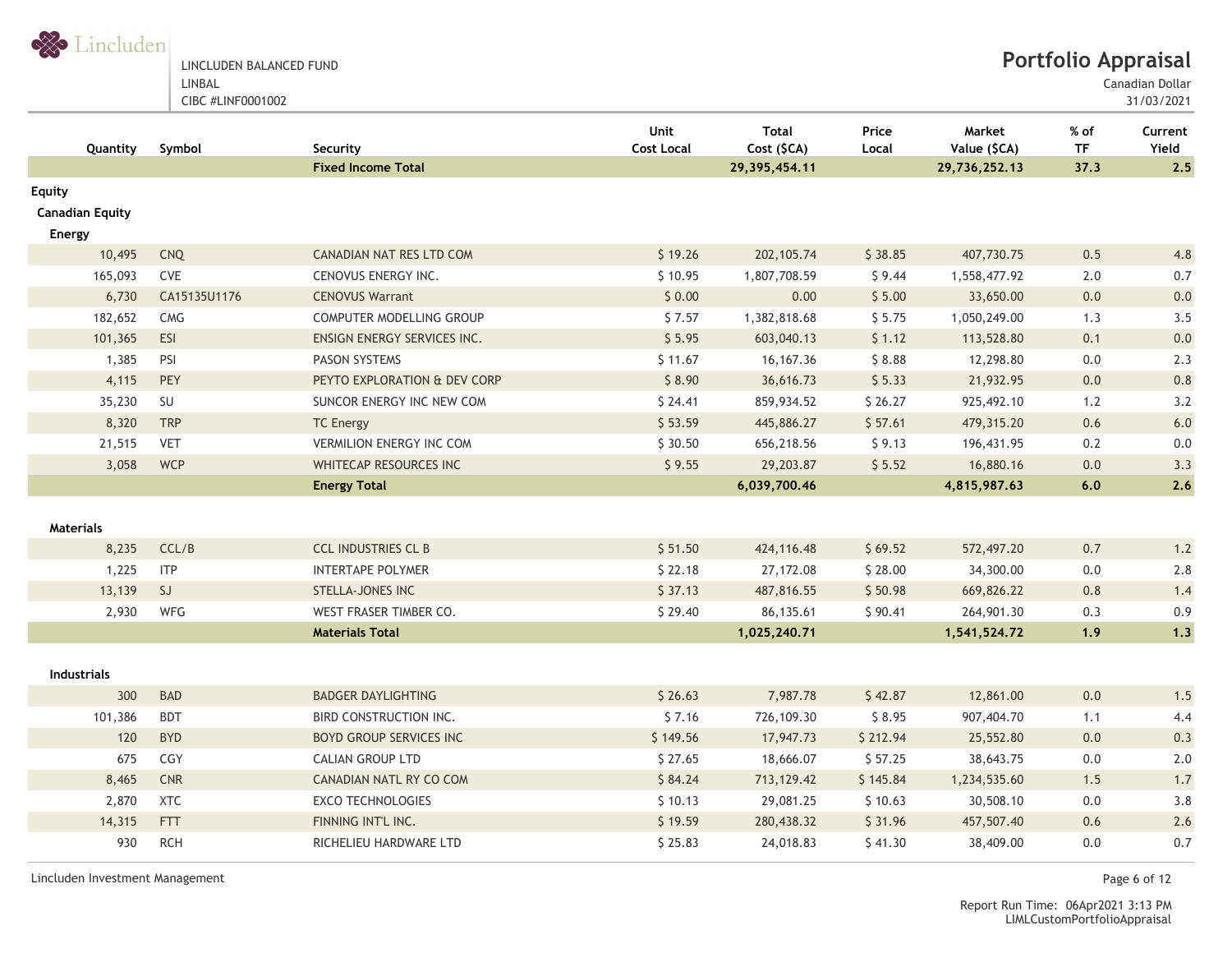LINCLUDEN BALANCED FUND LINBAL CIBC #LINF0001002

Canadian Dollar

| Quantity                      | Symbol                 | Security                                 | Unit<br><b>Cost Local</b> | <b>Total</b><br>Cost (\$CA) | Price<br>Local | Market<br>Value (\$CA) | % of<br><b>TF</b> | Current<br>Yield |
|-------------------------------|------------------------|------------------------------------------|---------------------------|-----------------------------|----------------|------------------------|-------------------|------------------|
| 1,170                         | <b>RUS</b>             | RUSSEL METALS INC.                       | \$26.48                   | 30,978.16                   | \$24.99        | 29,238.30              | 0.0               | 6.1              |
|                               |                        | <b>Industrials Total</b>                 |                           | 1,848,356.86                |                | 2,774,660.65           | 3.5               | 2.7              |
|                               |                        |                                          |                           |                             |                |                        |                   |                  |
| <b>Consumer Discretionary</b> |                        |                                          |                           |                             |                |                        |                   |                  |
| 16,870                        | GIL                    | <b>GILDAN ACTIVEWEAR INC COM</b>         | \$27.69                   | 467, 151.44                 | \$38.46        | 648,820.20             | 0.8               | 0.0              |
| 2,310                         | <b>MG</b>              | MAGNA INTL INC COM                       | \$39.26                   | 90,691.67                   | \$110.68       | 255,670.80             | 0.3               | 2.0              |
| 3,990                         | <b>MRE</b>             | MARTINREA INTL INC.                      | \$8.81                    | 35,160.91                   | \$12.27        | 48,957.30              | 0.1               | 1.6              |
| 23,750                        | <b>MTY</b>             | MTY FOOD GROUP INC                       | \$36.15                   | 858,620.64                  | \$57.65        | 1,369,187.50           | 1.7               | 0.0              |
| 3,410                         | <b>PZA</b>             | PIZZA PIZZA ROYALTY CORP                 | \$14.63                   | 49,899.78                   | \$10.39        | 35,429.90              | 0.0               | 6.4              |
| 5,270                         | QSR                    | RESTAURANT BRANDS INTL INC COM           | \$57.68                   | 303,994.62                  | \$81.73        | 430,717.10             | 0.5               | 3.2              |
|                               |                        | <b>Consumer Discretionary Total</b>      |                           | 1,805,519.06                |                | 2,788,782.80           | 3.5               | 0.8              |
|                               |                        |                                          |                           |                             |                |                        |                   |                  |
| <b>Consumer Staples</b>       |                        |                                          |                           |                             |                |                        |                   |                  |
| 34,350                        | ATD/B                  | ALIMENTATION COUCHE TARD B               | \$42.11                   | 1,446,376.65                | \$40.52        | 1,391,862.00           | 1.7               | 0.9              |
| 17,948                        | <b>NWC</b>             | NORTH WEST CO INC COM                    | \$25.65                   | 460,362.52                  | \$36.51        | 655,281.48             | 0.8               | 3.9              |
|                               |                        | <b>Consumer Staples Total</b>            |                           | 1,906,739.17                |                | 2,047,143.48           | 2.6               | 1.8              |
|                               |                        |                                          |                           |                             |                |                        |                   |                  |
| <b>Financials</b>             |                        |                                          |                           |                             |                |                        |                   |                  |
| 9,270                         | <b>BNS</b>             | <b>BANK N S HALIFAX COM</b>              | \$61.63                   | 571,265.64                  | \$78.62        | 728,807.40             | 0.9               | 4.6              |
| 10,667                        | BAM-A                  | BROOKFIELD ASSET MGMT INC CL A LTD VT SH | \$42.46                   | 452,884.54                  | \$55.90        | 596,285.30             | 0.7               | 1.2              |
| 725                           | <b>BBU-U</b>           | <b>BROOKFIELD BUSINESS PARTNERS LTD</b>  | \$47.61                   | 34,515.00                   | \$50.73        | 36,779.25              | 0.0               | 0.5              |
| 1,860                         | <b>CWB</b>             | CANADIAN WESTERN BANK                    | \$24.24                   | 45,078.38                   | \$31.99        | 59,501.40              | 0.1               | 3.6              |
| 8,315                         | <b>CM</b>              | CDN IMPERIAL BK COMM TORONTO O COM       | \$90.26                   | 750,484.21                  | \$123.05       | 1,023,160.75           | 1.3               | 4.7              |
| 22,260                        | <b>HCG</b>             | <b>HOME CAPITAL GROUP</b>                | \$24.66                   | 548,926.10                  | \$30.83        | 686,275.80             | 0.9               | $0.0\,$          |
| 795                           | $\mathsf{L}\mathsf{B}$ | LAURENTIAN BANK OF CANADA                | \$46.19                   | 36,718.89                   | \$40.03        | 31,823.85              | 0.0               | 4.0              |
| 3,985                         | <b>ONEX</b>            | ONEX CORPORATION                         | \$52.78                   | 210,317.92                  | \$78.16        | 311,467.60             | 0.4               | 0.5              |
| 20,985                        | POW                    | POWER CORP CDA SUB VTG                   | \$21.27                   | 446,329.14                  | \$33.03        | 693, 134.55            | 0.9               | 5.4              |
| 9,680                         | <b>RY</b>              | ROYAL BK CDA MONTREAL QUE COM            | \$70.87                   | 685,998.27                  | \$115.87       | 1,121,621.60           | 1.4               | 3.7              |
| 14,305                        | <b>TD</b>              | TORONTO DOMINION BK ONT COM NEW          | \$49.71                   | 711,035.61                  | \$81.96        | 1,172,437.80           | 1.5               | 3.9              |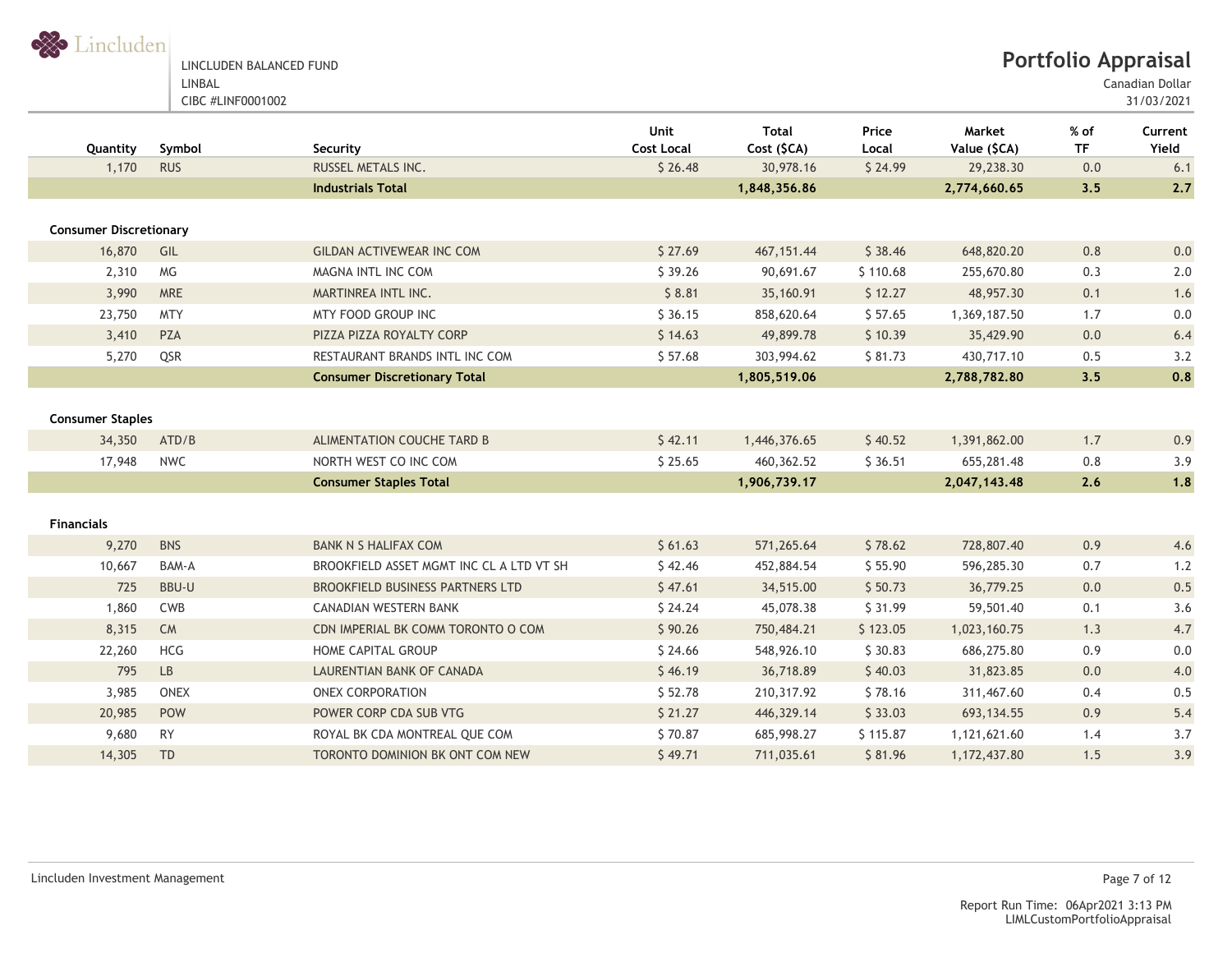LINCLUDEN BALANCED FUND LINBAL

Canadian Dollar

| Quantity                      | Symbol      | Security                                  | Unit<br><b>Cost Local</b> | <b>Total</b><br>Cost (\$CA) | Price<br>Local   | Market<br>Value (\$CA) | $%$ of<br><b>TF</b> | Current<br>Yield |
|-------------------------------|-------------|-------------------------------------------|---------------------------|-----------------------------|------------------|------------------------|---------------------|------------------|
| 3,125                         | <b>TCN</b>  | TRICON RESIDENTIAL INC                    | \$11.15                   | 34,838.92                   | \$12.86          | 40,187.50              | 0.1                 | 2.2              |
|                               |             | <b>Financials Total</b>                   |                           | 4,528,392.61                |                  | 6,501,482.80           | 8.2                 | 3,4              |
|                               |             |                                           |                           |                             |                  |                        |                     |                  |
| <b>Information Technology</b> |             |                                           |                           |                             |                  |                        |                     |                  |
| 9,190                         | GIB/A       | CGI INC CL A SV                           | \$57.30                   | 526,548.58                  | \$104.68         | 962,009.20             | 1.2                 |                  |
| 623                           | CSU         | CONSTELLATION SOFTWARE INC                | \$593.88                  | 369,989.93                  | \$1,755.04       | 1,093,389.92           | 1.4                 | 0.3              |
| 790                           | <b>DND</b>  | DYE & DURHAM LTD                          | \$42.65                   | 33,696.74                   | \$39.67          | 31,339.30              | 0.0                 | 0.2              |
| 900                           | <b>ENGH</b> | <b>ENGHOUSE SYSTEMS LTD</b>               | \$48.11                   | 43,301.79                   | \$58.29          | 52,461.00              | 0.1                 | 1.1              |
| 16,823                        | TOI         | Topicus.com                               | \$56.07                   | 943, 213. 15                | \$82.54          | 1,388,570.42           | 1.7                 | $6.2$            |
|                               |             | <b>Information Technology Total</b>       |                           | 1,916,750.19                |                  | 3,527,769.84           | 4,4                 | 2.5              |
|                               |             |                                           |                           |                             |                  |                        |                     |                  |
| <b>Communication Services</b> |             |                                           |                           |                             |                  |                        |                     |                  |
| 8,055                         | RCI.B       | ROGERS COMMUNICATIONS INC CL B            | \$55.39                   | 446, 194.65                 | \$57.95          | 466,787.25             | 0.6                 | 3.5              |
|                               |             | <b>Communication Services Total</b>       |                           | 446, 194.65                 |                  | 466,787.25             | 0.6                 | 3.5              |
|                               |             |                                           |                           |                             |                  |                        |                     |                  |
| <b>Real Estate</b>            |             |                                           |                           |                             |                  |                        |                     |                  |
| 3,345                         | $IIP-U$     | INTERRENT REAL ESTATE INVT TR TR UNIT NEW | \$12.91                   | 43, 197. 97                 | \$14.79          | 49,472.55              | 0.1                 | 2.2              |
|                               |             | <b>Real Estate Total</b>                  |                           | 43, 197. 97                 |                  | 49,472.55              | 0.1                 | 2.2              |
|                               |             |                                           |                           |                             |                  |                        |                     |                  |
|                               |             | <b>Canadian Equity Total</b>              |                           | 19,560,091.68               |                  | 24,513,611.72          | 30.8                | 2.5              |
|                               |             |                                           |                           |                             |                  |                        |                     |                  |
| <b>Foreign Equity</b>         |             |                                           |                           |                             |                  |                        |                     |                  |
| <b>US Equity</b>              |             |                                           |                           |                             |                  |                        |                     |                  |
| Energy                        |             |                                           |                           |                             |                  |                        |                     |                  |
| 2,810                         | EOG         | EOG RESOURCES INC.                        | <b>SUS 98.68</b>          | 370, 162. 35                | <b>SUS 72.53</b> | 256,025.24             | 0.3                 | 2.3              |
|                               |             | <b>Energy Total</b>                       |                           | 370, 162.35                 |                  | 256,025.24             | 0.3                 | 2.3              |
|                               |             |                                           |                           |                             |                  |                        |                     |                  |
| <b>Consumer Discretionary</b> |             |                                           |                           |                             |                  |                        |                     |                  |
| 13,950 CCL                    |             | <b>CARNIVAL CORP</b>                      | <b>SUS 24.69</b>          | 466, 111.13                 | <b>SUS 26.54</b> | 465,086.69             | 0.6                 | $0.0\,$          |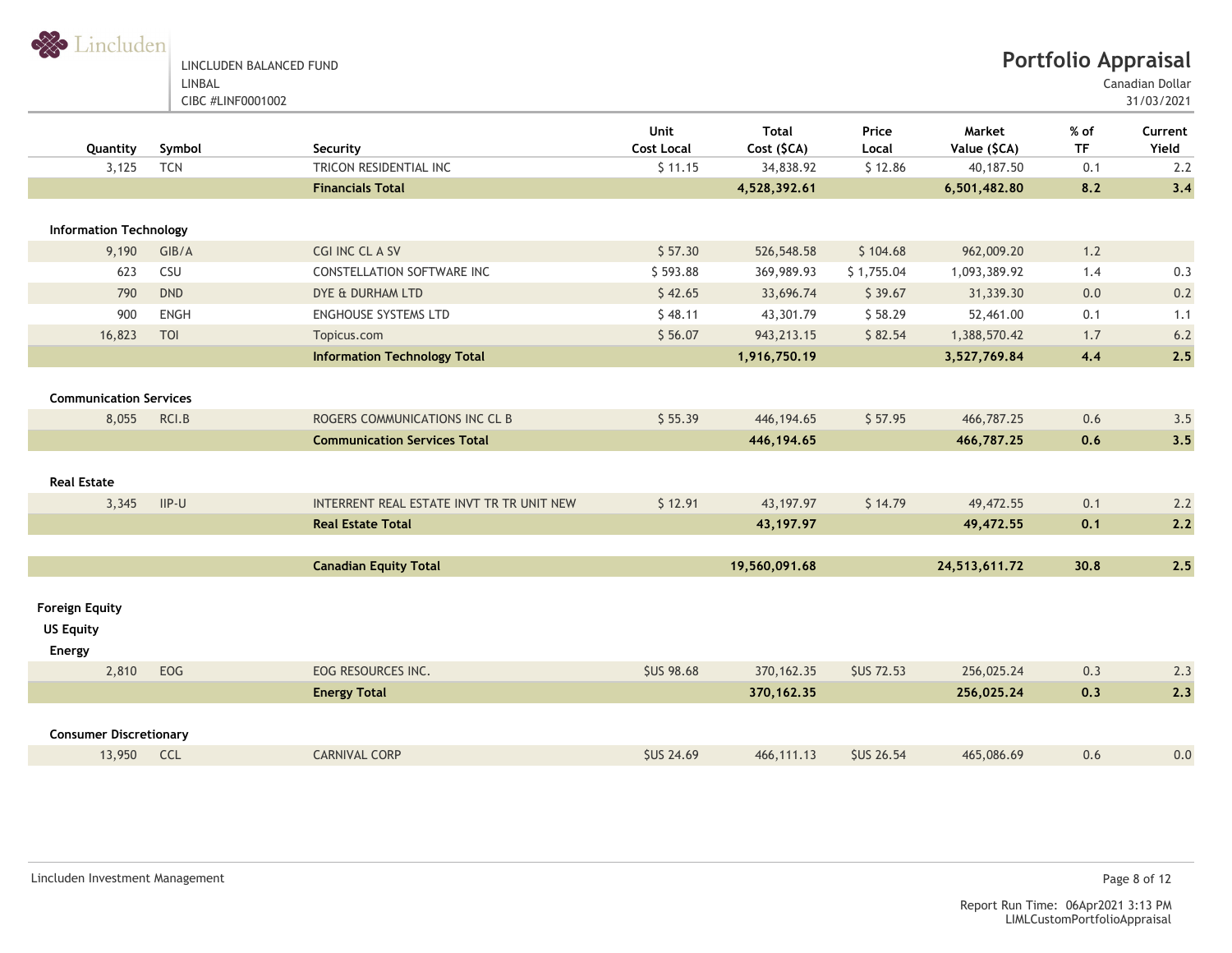| Lincluder |  |  |
|-----------|--|--|

| LINCLUDEN BALANCED FUND |
|-------------------------|
| LINBAL                  |
| CIBC #LINF0001002       |

Canadian Dollar

| Quantity                      | Symbol               | Security                            | Unit<br><b>Cost Local</b> | <b>Total</b><br>Cost (\$CA) | Price<br>Local     | Market<br>Value (\$CA) | % of<br><b>TF</b> | Current<br>Yield |
|-------------------------------|----------------------|-------------------------------------|---------------------------|-----------------------------|--------------------|------------------------|-------------------|------------------|
| 1,625                         | <b>DIS</b>           | DISNEY WALT CO COM DISNEY           | <b>SUS 98.50</b>          | 225,856.41                  | <b>\$US 184.52</b> | 376,665.29             | 0.5               | 0.0              |
| 1,150                         | $DG$                 | <b>DOLLAR GENERAL CORP</b>          | <b>\$US 109.76</b>        | 165,617.62                  | <b>\$US 202.62</b> | 292,710.93             | 0.4               | 0.8              |
| 5,295                         | <b>DLTR</b>          | DOLLAR TREE INC COM                 | <b>\$US 89.55</b>         | 630,536.86                  | <b>\$US 114.46</b> | 761,339.73             | $1.0$             | 0.0              |
| 1,400                         | LOW                  | LOWES COS INC COM                   | <b>\$US 90.38</b>         | 167,825.04                  | <b>\$US 190.18</b> | 334,465.76             | 0.4               | 1.3              |
| 2,700                         | TJX US               | TJX COMPANIES INC.                  | <b>\$US 41.80</b>         | 156,259.21                  | \$US 66.15         | 224,363.60             | 0.3               | 1.6              |
| 1,160                         | <b>TSCO</b>          | <b>TRACTOR SUPPLY CO COM</b>        | <b>SUS 78.59</b>          | 126,439.44                  | <b>SUS 177.08</b>  | 258,039.56             | 0.3               | 1.2              |
|                               |                      | <b>Consumer Discretionary Total</b> |                           | 1,938,645.70                |                    | 2,712,671.57           | 3,4               | 0.5              |
| <b>Consumer Staples</b>       |                      |                                     |                           |                             |                    |                        |                   |                  |
| 10,815                        | $\mathsf{KR}\xspace$ | <b>KROGER CO COM</b>                | <b>\$US 27.02</b>         | 381,108.72                  | <b>\$US 35.99</b>  | 488,953.05             | 0.6               | 2.0              |
| 11,021                        | <b>WBA</b>           | <b>WALGREENS BOOTS ALLIANCE</b>     | SUS 57.42                 | 828,614.81                  | <b>SUS 54.90</b>   | 760,067.45             | 1.0               | 3.4              |
| 4,513                         | <b>WMT</b>           | WALMART INC.                        | <b>\$US 109.16</b>        | 629,753.71                  | <b>SUS 135.83</b>  | 770,051.59             | 1.0               | 1.6              |
|                               |                      | <b>Consumer Staples Total</b>       |                           | 1,839,477.23                |                    | 2,019,072.10           | 2.5               | 2.4              |
|                               |                      |                                     |                           |                             |                    |                        |                   |                  |
| <b>Health Care</b>            |                      |                                     |                           |                             |                    |                        |                   |                  |
| 8,905                         | <b>CNC</b>           | CENTENE CORP DEL COM                | <b>SUS 55.32</b>          | 657, 164.81                 | <b>\$US 63.91</b>  | 714,926.72             | 0.9               | 0.0              |
| 1,767                         | JNJ                  | JOHNSON & JOHNSON COM               | <b>\$US 102.91</b>        | 235,803.14                  | \$US 164.35        | 364,808.58             | 0.5               | 2.5              |
| 16,401                        | PFE                  | PFIZER INC COM                      | <b>\$US 32.91</b>         | 690,434.14                  | <b>\$US 36.23</b>  | 746,444.38             | 0.9               | 4.3              |
|                               |                      | <b>Health Care Total</b>            |                           | 1,583,402.10                |                    | 1,826,179.68           | 2.3               | 2.3              |
| <b>Financials</b>             |                      |                                     |                           |                             |                    |                        |                   |                  |
| 11,693                        | <b>BAC</b>           | BANK OF AMERICA CORPORATION COM     | <b>\$US 20.33</b>         | 311,090.59                  | <b>\$US 38.69</b>  | 568,307.61             | $0.7\,$           | 1.9              |
| 4,554                         | $\mathsf{C}$         | <b>CITIGROUP INC</b>                | <b>\$US 56.71</b>         | 336,602.77                  | <b>\$US 72.75</b>  | 416, 183.46            | 0.5               | 2.8              |
| 4,888                         | <b>MS</b>            | MORGAN STANLEY COM                  | <b>\$US 30.61</b>         | 190,904.50                  | <b>\$US 77.66</b>  | 476,856.13             | 0.6               | 1.8              |
| 23,527                        | <b>WFC</b>           | WELLS FARGO & CO                    | <b>\$US 35.49</b>         | 1,076,457.31                | <b>\$US 39.07</b>  | 1,154,698.90           | 1.4               | 1.0              |
|                               |                      | <b>Financials Total</b>             |                           | 1,915,055.16                |                    | 2,616,046.10           | 3,3               | 1.6              |
|                               |                      |                                     |                           |                             |                    |                        |                   |                  |
| <b>Information Technology</b> |                      |                                     |                           |                             |                    |                        |                   |                  |
| 7,844                         | <b>CSCO</b>          | <b>CISCO SYSTEMS INC.</b>           | <b>SUS 35.11</b>          | 362,642.08                  | <b>\$US 51.71</b>  | 509,531.35             | 0.6               | 2.9              |
| 9,336                         | GLW                  | <b>CORNING INC</b>                  | <b>\$US 24.44</b>         | 300,087.29                  | <b>SUS 43.51</b>   | 510,280.20             | 0.6               | 2.2              |
| 1,314                         | <b>MSFT</b>          | MICROSOFT CORP COM                  | <b>\$US 47.63</b>         | 82,234.02                   | <b>\$US 235.77</b> | 389,173.00             | 0.5               | 1.0              |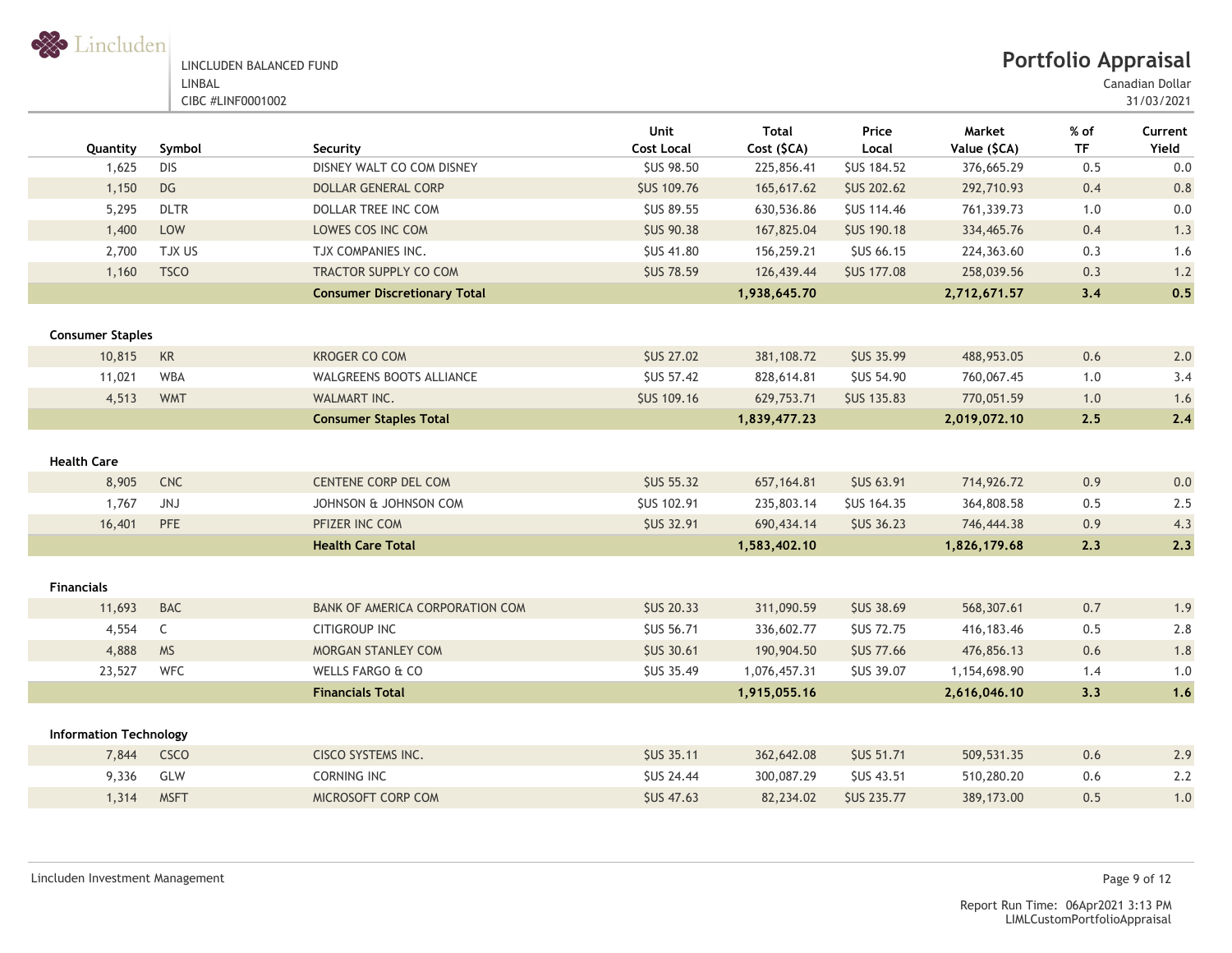LINCLUDEN BALANCED FUND LINBAL CIBC #LINF0001002

Canadian Dollar

| Quantity                              | Symbol         | Security                              | Unit<br><b>Cost Local</b> | <b>Total</b><br>Cost (\$CA) | Price<br>Local       | Market<br>Value (\$CA) | % of<br><b>TF</b> | Current<br>Yield |
|---------------------------------------|----------------|---------------------------------------|---------------------------|-----------------------------|----------------------|------------------------|-------------------|------------------|
| 8,583                                 | ORCL           | ORACLE CORP COM                       | <b>\$US 52.87</b>         | 576,412.77                  | <b>SUS 70.17</b>     | 756,570.46             | 0.9               | 1.8              |
|                                       |                | <b>Information Technology Total</b>   |                           | 1,321,376.16                |                      | 2,165,555.00           | 2.7               | 2.0              |
| <b>Communication Services</b>         |                |                                       |                           |                             |                      |                        |                   |                  |
| 155                                   | <b>GOOGL</b>   | ALPHABET INC CAP STK CL A             | <b>\$US 1,140.26</b>      | 248,641.37                  | <b>\$US 2,062.52</b> | 401,595.33             | 0.5               | 0.0              |
| 8,223                                 | VZ             | <b>VERIZON COMMUNICATIONS INC COM</b> | <b>\$US 50.45</b>         | 539,487.72                  | <b>\$US 58.15</b>    | 600,673.95             | 0.8               | 4.3              |
|                                       |                | <b>Communication Services Total</b>   |                           | 788,129.09                  |                      | 1,002,269.28           | 1,3               | 2.6              |
| <b>Real Estate</b>                    |                |                                       |                           |                             |                      |                        |                   |                  |
| 4,000                                 | <b>FRT</b>     | FEDERAL REALTY INVT TR                | <b>SUS 106.91</b>         | 555,126.25                  | <b>\$US 101.45</b>   | 509,765.96             | 0.6               | 4.2              |
| 1,040                                 | SUI            | <b>SUN CMNTYS INC COM</b>             | <b>\$US 123.97</b>        | 181,900.07                  | <b>\$US 150.04</b>   | 196,019.46             | 0.2               | 2.2              |
|                                       |                | <b>Real Estate Total</b>              |                           | 737,026.32                  |                      | 705,785.42             | 0.9               | 3.6              |
|                                       |                |                                       |                           |                             |                      |                        |                   |                  |
|                                       |                | <b>US Equity Total</b>                |                           | 10,493,274.11               |                      | 13,303,604.39          | 16.7              | 1.8              |
| <b>International Equity</b><br>Energy |                |                                       |                           |                             |                      |                        |                   |                  |
| 4,030                                 | RDS/A          | ROYAL DUTCH SHELL ADR 'A' SHS         | <b>\$US 50.19</b>         | 254,052.93                  | <b>\$US 39.21</b>    | 198,500.08             | 0.2               | 2.8              |
| 4,340                                 | <b>TOT</b>     | TOTAL SE SPONSORED ADR                | <b>\$US 48.72</b>         | 272,881.53                  | <b>\$US 46.54</b>    | 253,731.80             | 0.3               | 5.6              |
|                                       |                | <b>Energy Total</b>                   |                           | 526,934.45                  |                      | 452,231.87             | 0.6               | 4,4              |
| <b>Industrials</b>                    |                |                                       |                           |                             |                      |                        |                   |                  |
| 10,214                                | <b>BOKA NA</b> | <b>BOSKALIS WESTMINSTER</b>           | € 24.76                   | 387,448.22                  | € 27.38              | 412,075.21             | 0.5               | 1.8              |
| 8,305                                 | PRY IM         | PRYSMIAN SPA                          | € 20.31                   | 255,236.70                  | € 27.71              | 339,096.54             | 0.4               | 1.8              |
| 3,481                                 | <b>SIEGY</b>   | SIEMENS A G SPONSORED ADR             | <b>SUS 53.90</b>          | 241,926.30                  | <b>SUS 82.27</b>     | 359,755.97             | 0.5               | 1.9              |
| 4,610                                 | HO FP          | <b>THALES SA</b>                      | € 80.23                   | 547,038.66                  | € 84.72              | 575,485.08             | 0.7               | 2.1              |
| 2,920                                 | DG FP          | <b>VINCI SA</b>                       | € 56.01                   | 243, 263.86                 | € 87.36              | 375,874.33             | 0.5               | 2.3              |
|                                       |                | <b>Industrials Total</b>              |                           | 1,674,913.74                |                      | 2,062,287.12           | 2.6               | 2.0              |
| <b>Consumer Discretionary</b>         |                |                                       |                           |                             |                      |                        |                   |                  |
| 1,690                                 | <b>BABA</b>    | ALIBABA GROUP HOLDING-SP ADR          | <b>SUS 268.74</b>         | 576,886.00                  | <b>SUS 226.73</b>    | 481,342.80             | 0.6               | 0.0              |
|                                       |                |                                       |                           |                             |                      |                        |                   |                  |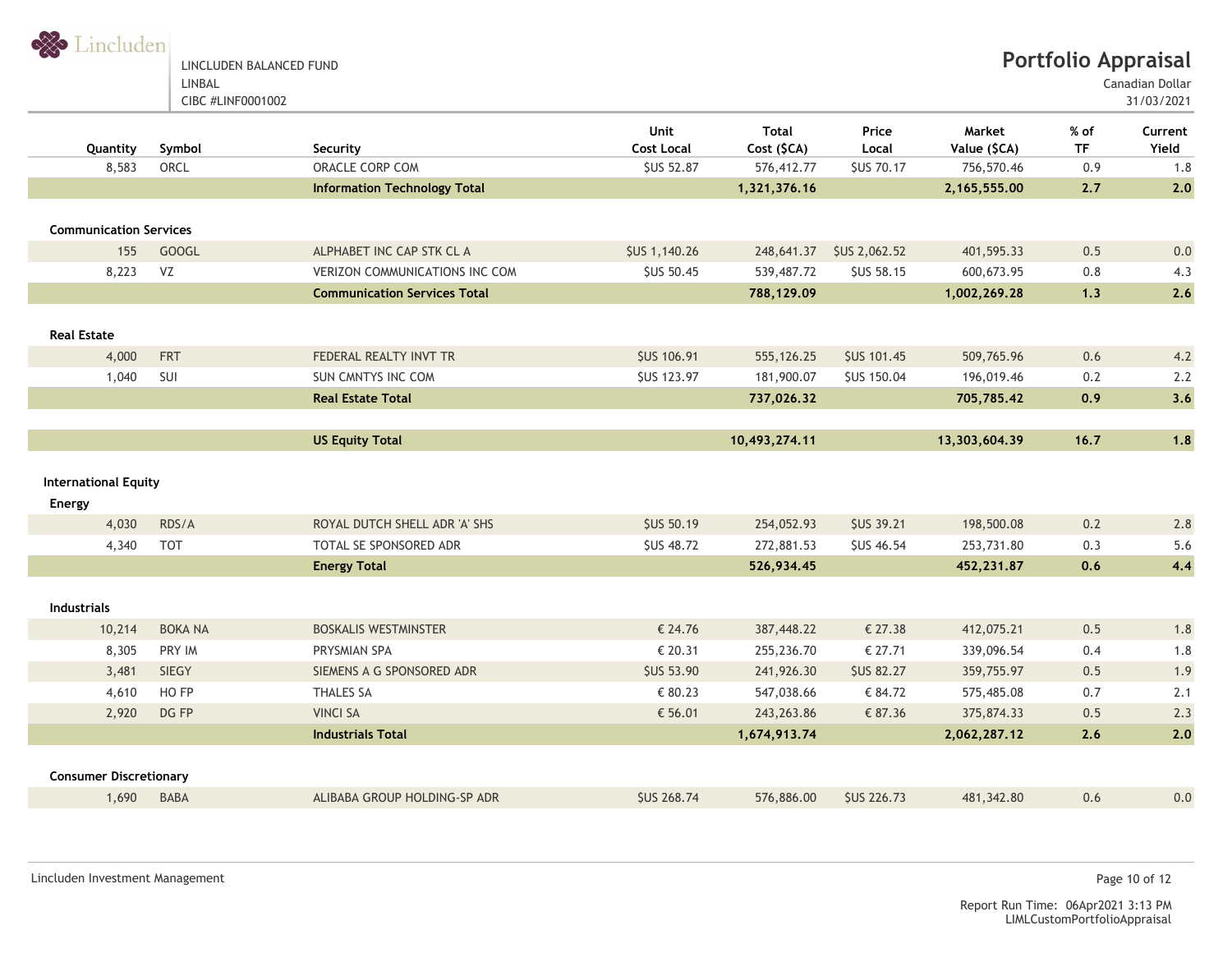

31/03/2021 Canadian Dollar

| Quantity                      | Symbol         | Security                            | Unit<br><b>Cost Local</b> | <b>Total</b><br>Cost (\$CA) | Price<br>Local    | Market<br>Value (\$CA) | $%$ of<br><b>TF</b> | Current<br>Yield |
|-------------------------------|----------------|-------------------------------------|---------------------------|-----------------------------|-------------------|------------------------|---------------------|------------------|
| 10,335                        | 5108 JP        | <b>BRIDGESTONE CORP.</b>            | ¥ 3,160.76                | 410,381.88                  | ¥4,475.00         | 524,761.07             | 0.7                 | 2.9              |
| 32,110                        | <b>INCH LN</b> | <b>INCHCAPE</b>                     | £ 6.83                    | 375,569.68                  | £7.53             | 418,632.26             | 0.5                 | 0.9              |
|                               |                | <b>Consumer Discretionary Total</b> |                           | 1,362,837.55                |                   | 1,424,736.14           | 1.8                 | 1.3              |
| <b>Consumer Staples</b>       |                |                                     |                           |                             |                   |                        |                     |                  |
| 14,245                        | ABF LN         | <b>ASSOC BRITISH FOODS</b>          | £ 17.40                   | 424,748.28                  | £ 24.15           | 595,630.60             | 0.7                 | 0.0              |
| 10,550                        | AD NA          | KONINKLIJKE AHOLD DELHAIZE          | € 20.80                   | 324,394.61                  | € 23.75           | 369,201.34             | 0.5                 | 3.8              |
| 3,828                         | <b>RKT LN</b>  | RECKITT BENCKISER PLC               | £ 62.13                   | 412,021.32                  | £ 64.98           | 430,674.39             | 0.5                 | 2.7              |
| 4,048                         | <b>ULVR LN</b> | UNILEVER PLC                        | £ 34.95                   | 253,943.03                  | £40.56            | 284, 273. 16           | 0.4                 | 3.7              |
|                               |                | <b>Consumer Staples Total</b>       |                           | 1,415,107.24                |                   | 1,679,779.50           | 2.1                 | 2.1              |
| <b>Health Care</b>            |                |                                     |                           |                             |                   |                        |                     |                  |
| 5,320                         | FME GR         | FRESENIUS MEDICAL CARE AG           | € 62.65                   | 502,251.57                  | € 62.72           | 491,660.00             | 0.6                 | 2.1              |
| 10,678                        | GSK            | GLAXOSMITHKLINE PLC SPONSORED ADR   | <b>\$US 40.21</b>         | 542,413.18                  | <b>\$US 35.69</b> | 478,735.08             | 0.6                 | 5.8              |
| 6,457                         | SNY            | SANOFI SA ADR                       | <b>SUS 41.81</b>          | 351,591.76                  | <b>\$US 49.46</b> | 401,184.08             | 0.5                 | 2.7              |
|                               |                | <b>Health Care Total</b>            |                           | 1,396,256.51                |                   | 1,371,579.16           | $1.7$               | 3.6              |
| <b>Financials</b>             |                |                                     |                           |                             |                   |                        |                     |                  |
| 8,860                         | AXAHY          | AXA SPONSORED ADR                   | <b>SUS 24.50</b>          | 276,088.22                  | <b>\$US 26.90</b> | 299, 357. 33           | 0.4                 | 7.6              |
| 28,931                        | ING            | ING GROEP N V SPONSORED ADR         | SUS 10.23                 | 386,416.98                  | <b>\$US 12.23</b> | 444,476.38             | 0.6                 | 1.0              |
| 31,490                        | NDA FH         | NORDEA HOLDING ABP                  | € 8.35                    | 390,349.66                  | € 8.41            | 390,272.08             | 0.5                 | 4.6              |
|                               |                | <b>Financials Total</b>             |                           | 1,052,854.86                |                   | 1,134,105.80           | 1.4                 | 4.0              |
| <b>Information Technology</b> |                |                                     |                           |                             |                   |                        |                     |                  |
| 4,080                         | SAP GR         | SAP SE                              | € 101.77                  | 641,589.34                  | € 104.42          | 627,756.25             | 0.8                 | 1.5              |
|                               |                | <b>Information Technology Total</b> |                           | 641,589.34                  |                   | 627,756.25             | 0.8                 | 1.5              |
|                               |                |                                     |                           |                             |                   |                        |                     |                  |
| <b>Communication Services</b> |                |                                     |                           |                             |                   |                        |                     |                  |
| 36,325                        | 941 HK         | <b>CHINA MOBILE</b>                 | kr 48.95                  | 236, 222.07                 | kr 50.95          | 299,064.11             | 0.4                 | 6.5              |
| 31,348                        | <b>ORAN</b>    | ORANGE SPON ADR                     | <b>\$US 15.29</b>         | 615,731.98                  | <b>\$US 12.33</b> | 485,547.48             | 0.6                 | 4.3              |